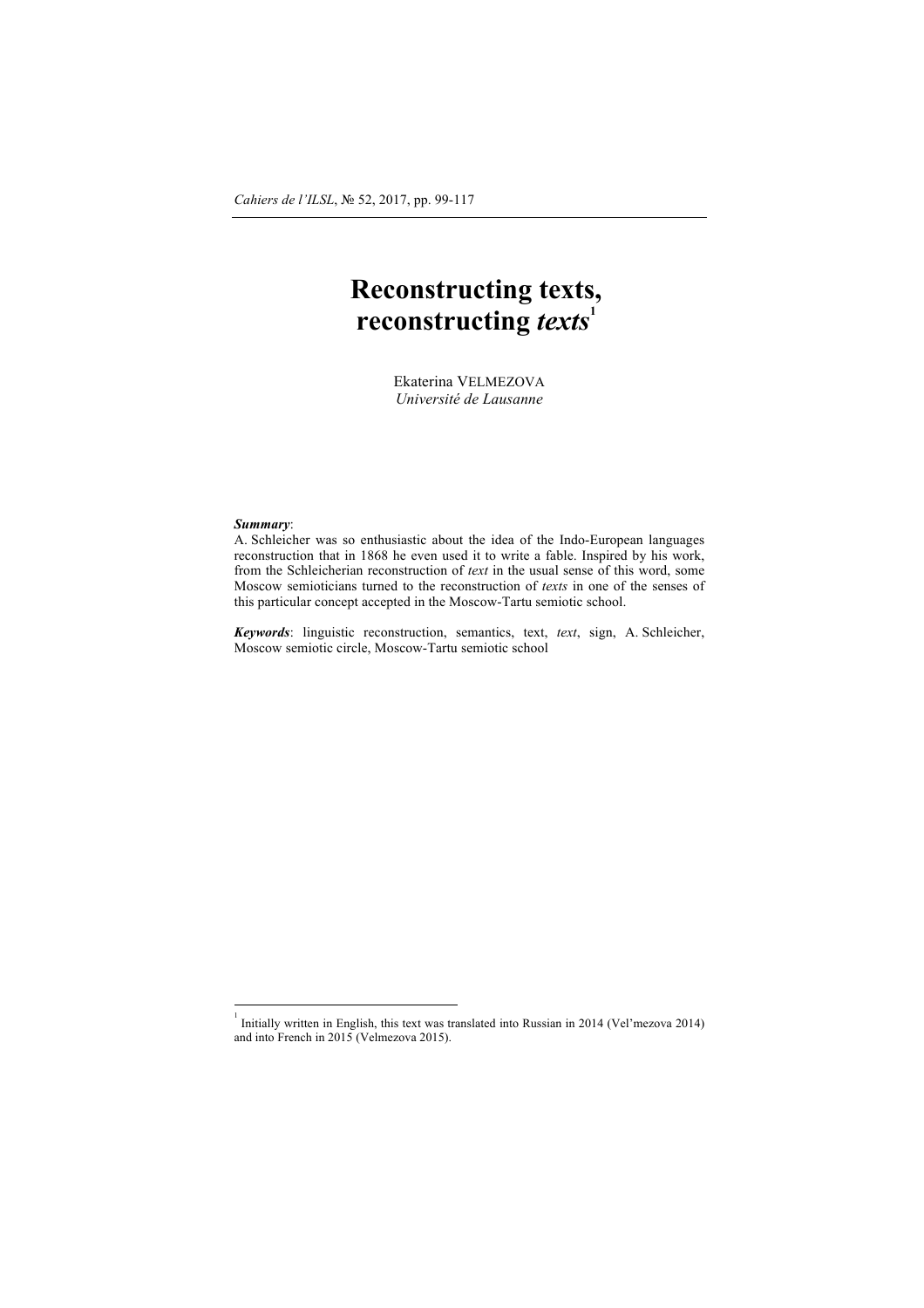"In principle, in historical and comparative linguistics, it is possible to reconstruct both systems and texts. […] if it is possible to reconstruct a system, then a possibility to reconstruct a text must also exist  $[\dots]^{n^2}$ .

In the contemporary sense of the word, the idea of *reconstruction* has spread relatively late in language sciences. In many respects, it is explained by the fact that the notion of language reconstruction presupposes the comparison of facts from different languages which are analyzed in a diachronic perspective; meanwhile, the idea of a historical method (if one speaks of the predominant "paradigms", of course) is comparatively recent in linguistics, like the idea of language comparison in general (which had arisen earlier). For instance, in the center of ancient "linguistic traditions", as a rule, was only one particular language (Chinese, Greek, etc.), whereas other languages did not attract the attention of scholars; their comparison with "central" languages did not predominate. When an interest in the comparison of languages appeared, in the beginning it was deprived of any historical dimension: for instance, in 1660, in the *Port-Royal Grammar* [*Grammaire de Port-Royal*], its authors Antoine Arnauld and Claude Lancelot compared French and Latin in a typological aspect, that is, as just two different languages and not as a language-ancestor and a languagedescendant<sup>3</sup>. Historical and comparative linguistics was born in the late 18th – early 19th century, and it changed the relations between linguistics and the adjoining fields (like language philosophy for instance) radically: it was then that linguistics acquired its own method.

Two factors favoured the development of historical and comparative linguistics at that time: Romanticism with its interest in history in general (including the history of particular languages) and, for the Europeans, the "official discovery" of Sanskrit in 1786 by William Jones. The following ideas spread out: first, the resemblance of languages could be explained by their common origin; second, by comparing the related languages one could reconstruct not only their evolution, but also their common languageancestor. Thus, the idea of language reconstruction arose.

Historians of linguistics more or less agree as to the year in which the idea of language reconstruction appeared: it was in 1816, when Franz Bopp published the work *On the Conjugation System of Sanskrit in Comparison with that of Greek, Latin, Persian and Germanic* [*Über das Conjugationssystem der Sanskritsprache in Vergleichung mit jenem der griechischen, lateinischen, persischen und germanischen Sprache*]*.* Establishing

Ivanov, Toporov 1963, рp. 88, 90. <sup>3</sup>

Cf., for instance, Alpatov 1998, p. 51.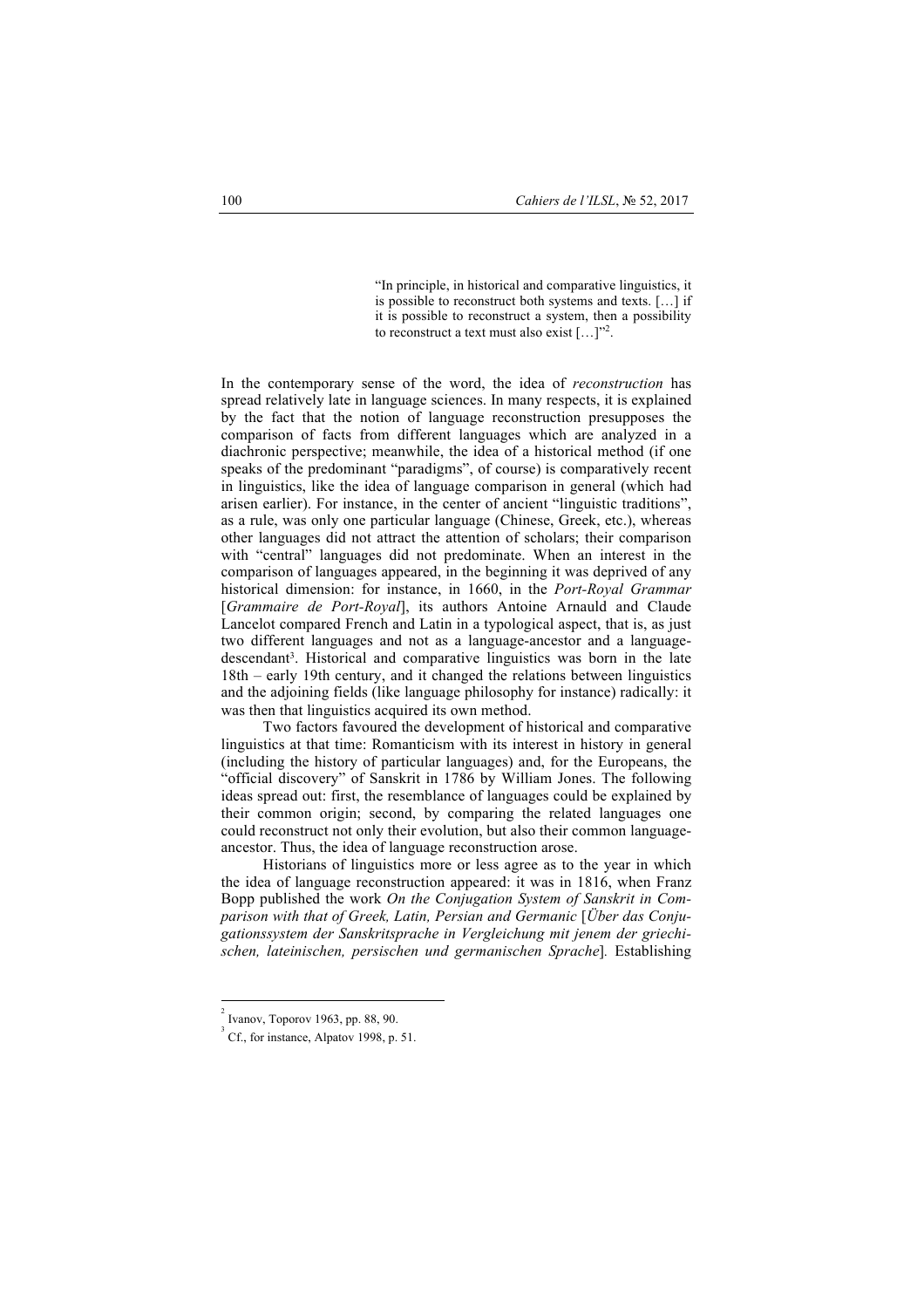correspondences between verbal endings in different languages, Bopp insisted particularly on their *regular* character.

Another important step forward in the development of the notion of historical and comparative reconstruction (more precisely, the transition from the reconstruction of languages to the reconstruciton of texts) was made by August Schleicher. Schleicher was so enthusiastic about the idea of the Indo-European languages reconstruction that in 1868 he even used it to write a fable called "The sheep and the horses" [*Avis akvasas ka*]. Below is its translation into English:

"[On a hill,] a sheep that had no wool saw horses, one of them pulling a heavy wagon, one carrying a big load, and one carrying a man quickly. The sheep said to the horses: 'My heart pains me, seeing a man driving horses.' The horses said: 'Listen, sheep, our hearts pain us when we see this: a man, the master, makes the wool of the sheep into a warm garment for himself. And the sheep has no wool.' Having heard this, the sheep fled into the plain"<sup>4</sup>.

Since then, Schleicher's idea to compose a literary text in the reconstructed Indo-European proto-language has been criticized for the following reasons: first of all, it is impossible to speak about the reconstruction of any language as a whole, but only of its particular fragments. Secondly, even the reconstructed elements can go back to different epochs – especially if it is not possible to determine their relative chronology. Thirdly, possible dialectal differences in the reconstructed proto-language are usually not taken into account in the reconstruction. Besides, there exists a point of view that in the process of historical and comparative reconstruction, no proto-language as such is reconstructed, but only an artificial system of correspondences between the compared languages. Finally, in the case of Schleicher's reconstructed fable it was not clear why its content was precisely such. According to Tamaz Gamkrelidze and Vjačeslav Ivanov,

"the procedure of reconstruction of a proto-language text [*prajazykovoj tekst*] by the application of rules determining the compatibility of particular words with each other (cf. the famous reconstruction of the Indo-European text – a 'fable' by Schleicher […]) does not provide any concrete real text in a protolanguage, but only presents a kind of illustration of rules of the words' compatibility, reflecting a particular state of knowledge about the Indo-European proto-language" .

Nevertheless, in spite of the criticism, in 1939 Herman Hirt and Helmut Arntz "rewrote" Schleicher's fable anew, taking into account the achievements of the Indo-European linguistics after Schleicher's death (in

4

Beekes 1995 [2011, p. 287].

Gamkrelidze, Ivanov 1984, p. 832.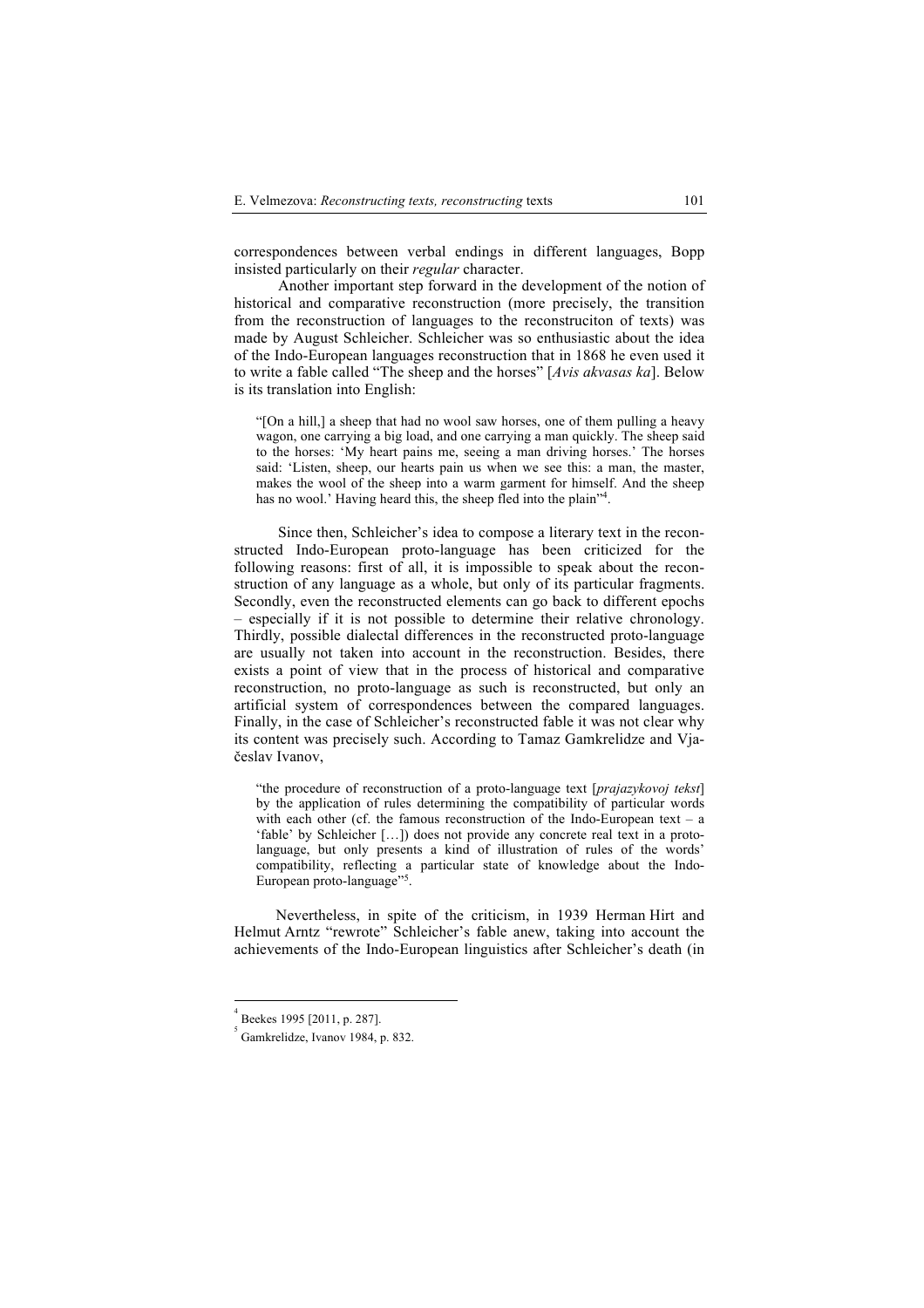the same 1868)<sup>6</sup>. Also, once again despite criticism, Schleicher's reconstructed fable became a source of inspiration for some Moscow semioticians (a number of whom were – and still are – professional linguists working on historical and comparative reconstruction) one hundred years after it had been composed.

This direction of work of the Moscow semiotic circle<sup>7</sup> was based on a number of principles, mainly that of *semantic* reconstruction; it was in many respects inherited by Moscow semioticians directly from Schleicher. In particular, in the work published in 1969 and written "for the centenary of Schleicher's death", Vladimir Toporov expresses his conviction that during over a hundred years of linguistic reconstructions, those of the *forms* of the proto-language (its phonetics, morphology and even syntax) have worked themselves out:

"After a long period of disappointment as to the possibility to reconstruct ancient Indo-European ('proto-language', in Schleicher's terms) texts, some prerequisites spring up for a more sober and, at the same time, for a more optimistic view of the possibility of such a reconstruction. It is clear that the contemporary view of this possibility and of the appropriateness of such a reconstruction (including the question about the degree of reliability of the reconstruction of different text levels) differs considerably from the one which was accepted a hundred years ago. […] Now there are first of all phonetic and morphological levels which present the biggest difficulties for the reconstruction. At the same time, within every particular Indo-European tradition are brought to light, to a greater or lesser extent of reliability, specific texts and formulae which can be considered as late examples of the verbal art of the Indo-European epoch. To Schleicher […], the phonetic (and morphological) part of the matter seemed the most reliable, he was ready to be responsible for them before the verdict of the historical and comparative linguistics of his time. The problem of the *content* of text in its proto-language state did not interest him in principle and he did not even ask any questions about the foundations as to the choice of the reconstructed text with *this particular* content"8 .

According to Toporov, it is necessary to shift the focus from the reconstruction of language *form* to the reconstruction of *semantics*:

"The progress of particular philologies (Indo-Iranian, Hittite-Luwian, ancient Greek, Celtic, Germanic, Balto-Slavic, etc.) and the creation of reliable bases for the reconstruction of a number of Indo-European metric systems together with the ever deepening approach to the problem of reconstrucion of cultural phenomena reflected in the language, make *appropriate the launch of particular attempts to reconstruct the ancient Indo-European texts*. In this connection, semantics acquires a particular importance. Explicitly or implicitly, one should start precisely with semantics, and sometimes restrict oneself to

<sup>6</sup> Hirt, Arntz 1939; cf. Toporov 1969, p. 9. Besides, there were several other attempts to "rewrite" Schleicher's fable anew. 7

Cf. the title of the book Nikolaeva 1997.

Toporov 1969, рp. 9-10.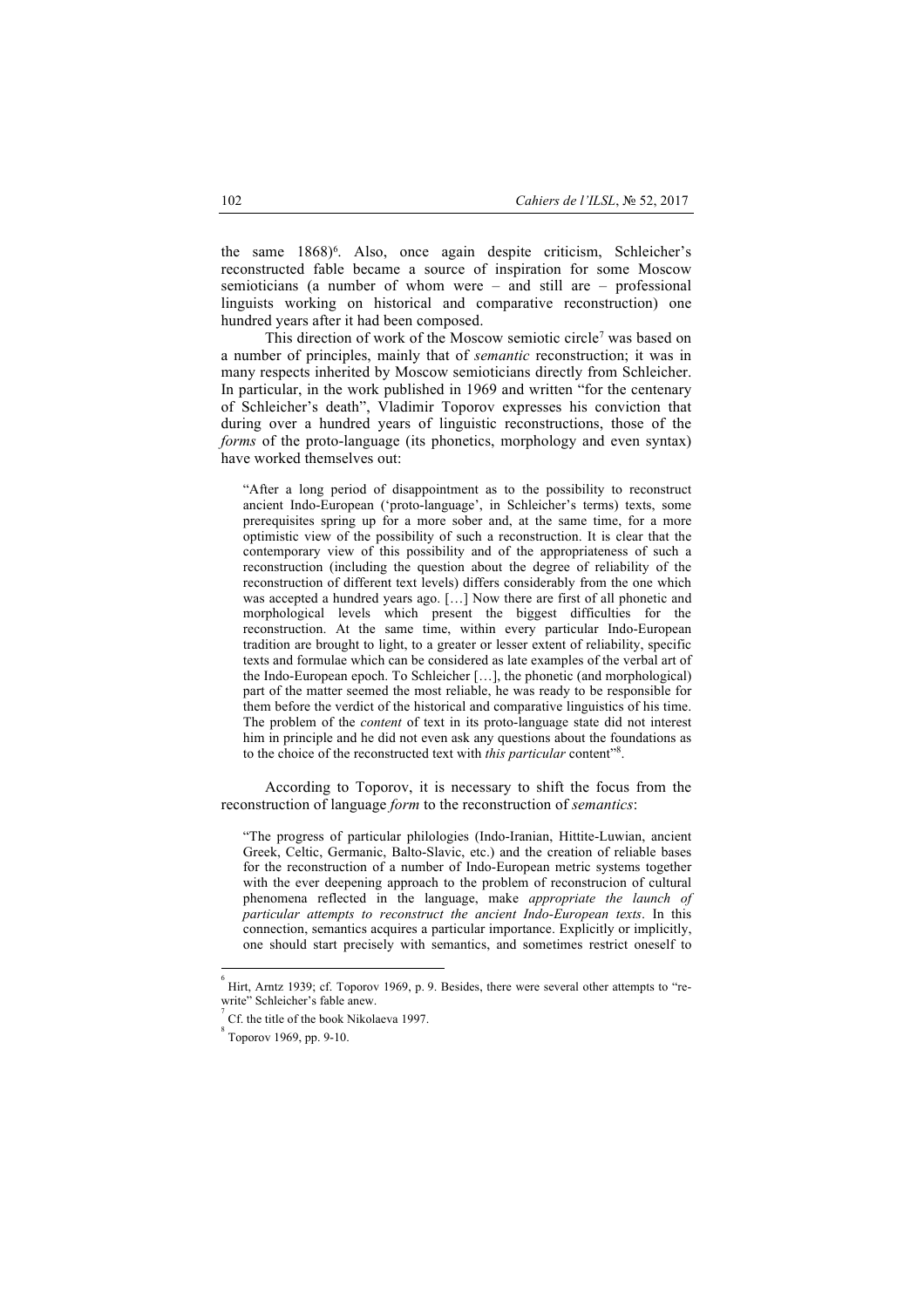semantics only"9.

Further in his work, Toporov gives "several particular exemples of reconstruction which can be traced to a more ancient period than the existence of independent Indo-European cultural and linguistic traditions"10: these reconstructions are based on the texts of incantations. For instance, comparing the Slavic, Baltic, ancient Indian and Germanic incantation formulae of the type "bone to bone…" (which had been known to researchers for a long time already), Toporov emphasizes that such formulae also exist "far beyond the Indo-European tradition" and refers, in particular, to the "exact Estonian parallel"11. However, according to him, "the extension of a certain cultural phenomenon beyond a particular tradition cannot be considered as a foundation for not trying to reconstruct it as applied to the ancient state of *this* tradition, if only inside the latter there exist conditions for such a reconstruction"12. Here, there is an evident difference in the approaches to the reconstruction of linguistic and "cultural" phenomena.

Insisting on the priority of semantic reconstructions, Toporov nonetheless undertakes the first reconstruction (the "bone to bone…" formula) also on the *formal* level. Namely, according to him, semantics of the corresponding Indo-European formula concerns "putting in touch, joining of one part of body with another one, having the same name, with the purpose to heal the damaged part of body"13. As to the formal reconstruction, at the beginning the researcher confines himself to the most general conclusions: he says, for instance, that the "substantives designating various parts of the body are joined together immediately, that is, by particular case forms, or by prepositions expressing rapprochement or joining"<sup>14</sup> and he establishes the "use, in connection with the names of these parts of the body, of the verbs like *to gather*, *to join*, *to couple*, *to sew*  together and so on"<sup>15</sup>. However, later on, Toporov specifies that on condition that there are no doubts "in the ancient and non arbitrary [*motivirovan* $n(y)$ ] character [...] of phraseology within one particular tradition", it is also possible to reconstruct the corresponding text on a "language level"16. In doing so, Toporov proposes<sup>17</sup> a notation of the reconstructed Indo-

 $\int_{12}^{11} Ibid., p. 14.$ 

<sup>9</sup> *Ibid.*, p. 10.

*Ibid.* 11

*Ibid.*, pp. 14-15.

<sup>13</sup> *Ibid.*, p. 15.

 $\int_{15}^{14} Ibid.$ 

*Ibid.*, pp. 15-16. 16

 $\int_{17}^{16} Ibid.$ , p. 17.

*Ibid.*, pp. 18-19.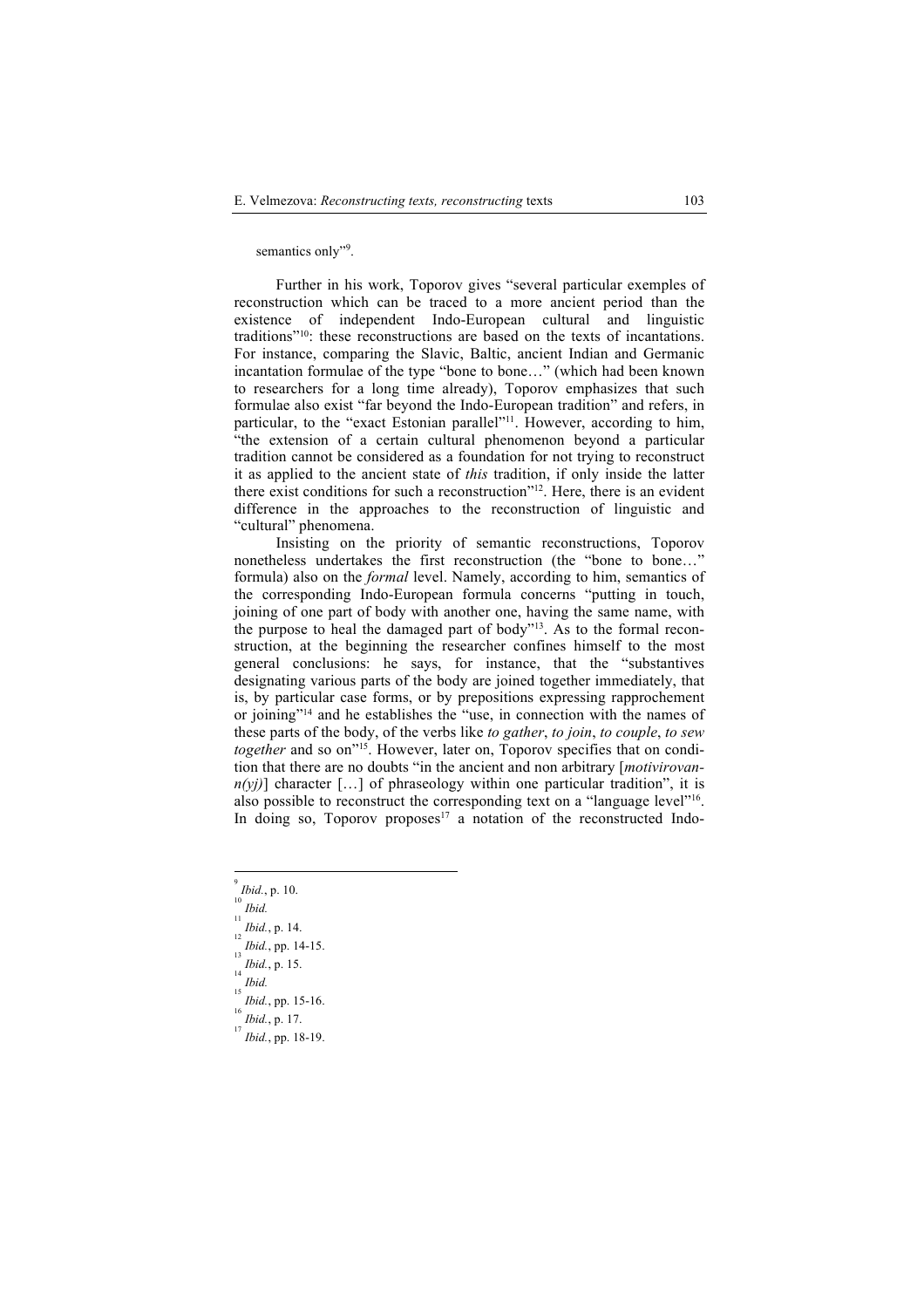European formula on the "phono-morphological level"18 – with reserve that in his reconstruction "some forms are traced not to the 'Indo-European' level […], first, and not to the stems […], secondly"19 (besides, according to him, an "important complication" can be constituted by the fact that, for instance, in case of the reconstruction of the Indo-European formula "bone to bone…" "for many parts of body it is impossible to reconstruct the only one variant of name which would have an obvious advantage over the other ones"20).

However, already in his posterior reconstructions based on the texts of incantations and cited in the same article, Toporov pays much less attention to the reconstruction of language *forms* as such. For instance, speaking about the formulae sending away diseases in the Indo-European incantations, Toporov only states that "as to the texts of incantations sending diseases away, the resemblance between Slavic and other Indo-European traditions concerns the whole sequence of semantic and syntactic units"21. A similar reconstruction of a "prototype-text" only on the "semantico-syntactic level" is also discussed in the analysis of the Indo-European incantations against worms ("the process of their consecutive reduction – destruction<sup> $22$ </sup>): according to the researcher, in this case in general "there is still no necessity  $[sic. - E.V.]$  to bring the proposed reconstruction to the phono-morphological level, even if the latter can probably be achieved with a certain probability, at least in certain key elements of the reconstructed archetype"23.

Finally, in the closing part of his work, Toporov gives up even the reconstruction of "semantico-syntactic units", only proposing some "material for the reconstruction of the ancient Indo-European love incantations" and reconstructing the "motives of the prototype of the love incantation"24. Therefore this time, in accordance with his scientific credo stated in the beginning of his article and quoted above, Toporov begins the reconstruction with semantics, to which he limits his analysis.

To define the level of reconstruction in Toporov's work of 1969 more precisely, let us refer to the preceeding research by Toporov and Ivanov (which is mentioned in Toporov's article in 1969) about the "theoretical questions of reconstruction"<sup>25</sup>. In this article, using the general model of communication system elaborated by Claude Shannon, Ivanov and Toporov determine the reconstruction as "that of the message *М*,

18

*Ibid.*, p. 11. 19

 $\int_{20}^{19} Ibid., p. 19.$ 

*Ibid.*, p. 17. 21

 $\int_{22}^{21} Ibid., p. 25.$ 

 $\int_{23}^{22} Ibid.$ 

*Ibid.*, p. 32.

<sup>24</sup>  $\int_{25}^{24} Ibid.$ 

Ivanov, Toporov 1966 [1997].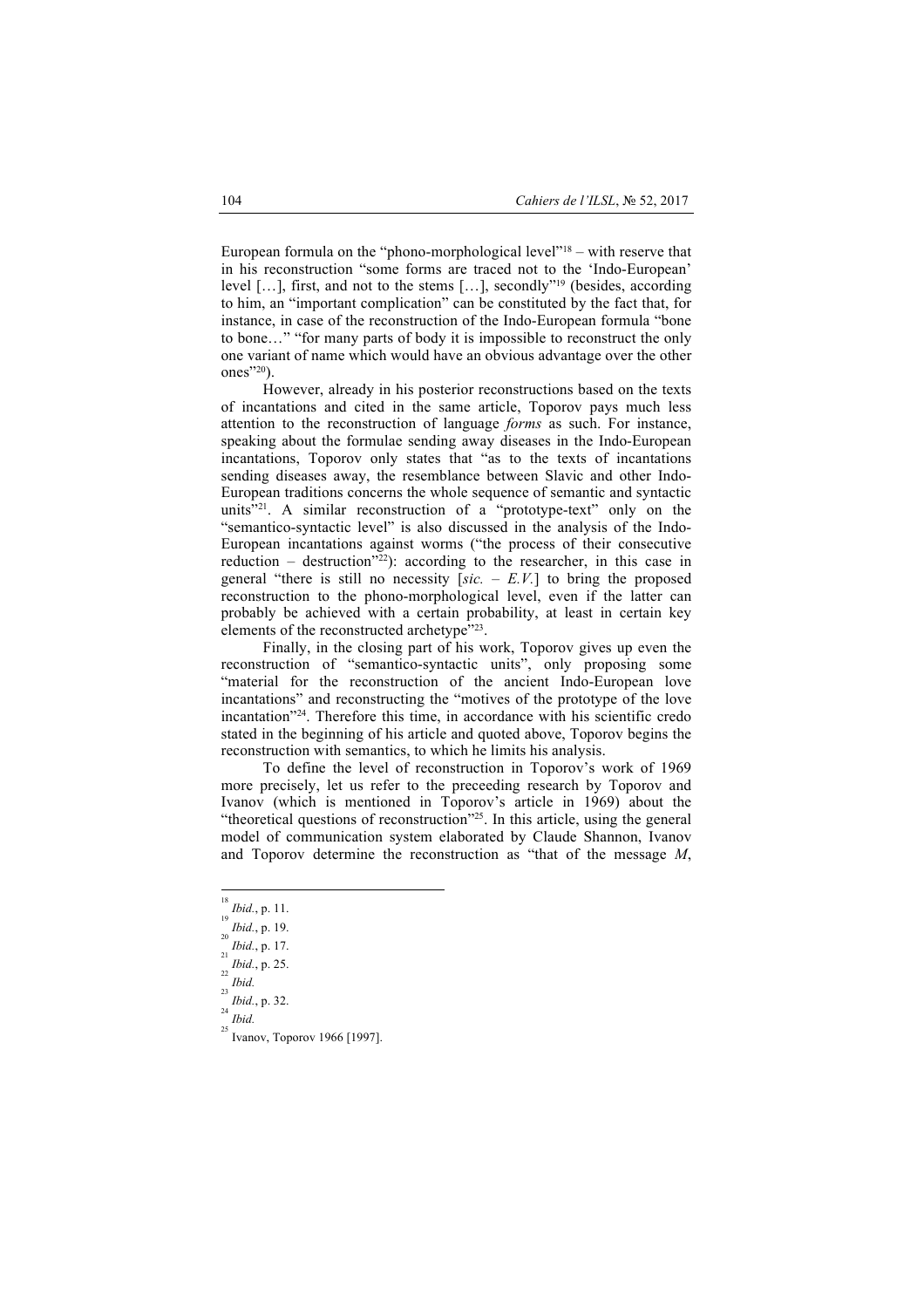transfered from *А'* and received in *A''* after an interval of time *t*"26. According to the authors, all kinds of reconstruction in natural languages can be reduced to the following multilevel scheme of textual transcoding: General idea of text  $\rightarrow$  Level of large semantic "units"  $\rightarrow$  Syntactico-semantic structure of sentence  $\rightarrow$  Level of words  $\rightarrow$  Level of morphemes  $\rightarrow$  Level of phonemic groups (syllables)  $\rightarrow$  Level of phonemes<sup>27</sup>. If Schleicher, reconstructing the fable in the Indo-European proto-language, was "responsible" for the last five levels, in the final examples of his work of 1969, Toporov limited the reconstruction to the level of "large semantic 'units'".

The same peculiarity – the limitation of reconstruction mainly (though with some exceptions, as we shall see later) on the level of "large semantic 'units'" – is typical for the works of Moscow semioticians in the field of semantic reconstruction of the so-called "basic myth" of the Indo-European mythology28.

Beside Schleicher's (evidently reinterpreted) heritage<sup>29</sup>, among other theoretical premises allowing the Moscow semioticians to reconstruct ancient mythological texts, was the idea of structuredness of the space of text in general, and the idea of the bilateral nature of sign of any length, together with the syntagmatic direction of research in the Moscow semiotic circle. If the orientation towards paradigmatics presupposes, in principle, a complete description of the material of study, a syntagmatic approach allows to describe only a part of it, keeping some lacunas – in particular, in the reconstructed texts. These gaps can be filled with time, in analyzing new texts30.

According to Nikolaeva, another important theoretical premise for the Moscow semioticians was the thesis that language signs in texts can be connected with other textual units on the levels both of semantics and form: for instance, the pagan god Perun can be semantically connected with Elijah the Biblical prophet riding around the sky on a thundering

 $^{26}$  Ibid., p. 46. *Ibid.*, p. 46.

<sup>&</sup>lt;sup>28</sup>*Ibid.*, p. 48.

According to Tat'jana Nikolaeva, these works constitute the strongest aspect of researches in the Moscow semiotic circle and have "no equivalent in the world semiotics" (Nikolaeva 1997, р. XXV). In addition to this "global" reconstruction which concerns immediately the "basic" myth, many other reconstructions have been done in the Moscow semiotic circle (cf. Ivanov 1987; Toporov 1986; 1987; Nevskaja 1987; 1988; 1993а; 1993b, etc.: in the present article, it is impossible to enumerate *all* the works of Moscow semioticians [Vjačeslav Ivanov, Vladimir Toporov, Tat'jana Civ'jan, Tamara Sudnik, Tat'jana Svešnikova, Lidija Nevskaja, etc.], dealing with this problematics: there are dozens of them. That is why, here and further, we shall limit the enumeration to a few examples only). They are however considered by their authors as particular cases of reconstruction of the same "basic" myth.

<sup>&</sup>lt;sup>29</sup> Of course, it is hardly possible to reduce all *historical* theoretical premises of the Moscow semioticians' works only to Schleicher's heritage, and we insist particularly on their reception of Schleicher's ideas in this article, supposing the comparison of several approaches to the historical and comparative reconstruction in linguistics.

Nikolaeva 1997, рp. XXV-XXVI.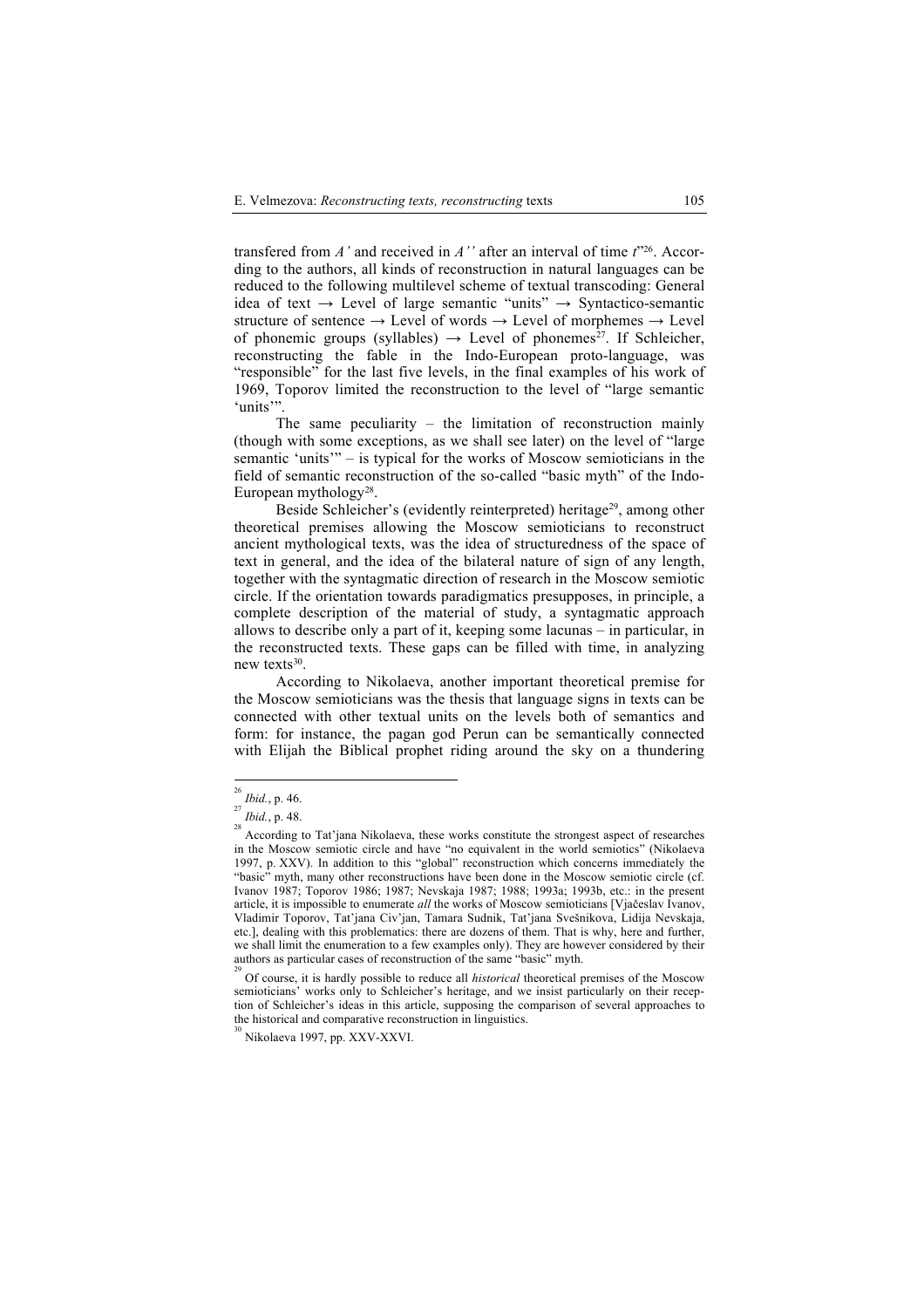chariot, while "formally" *Perun* is associated with textual units having similar forms: for instance, in Russian, *petruška* 'parsley', *perec* 'pepper', etc.31 *Semantics* of textual units (let us remember that in their reconstructions, Moscow semioticians gave priority precisely to semantics), in accordance with such an interpretation, can depend directly on their *forms*, because as it happens, "formal" connections finally also lead to semantic ones (parsley and pepper are considered as "Perun's plants", etc.). It means that, in contrast to one of the basic theses of the Saussurean *Course in General Linguistics*, language sign is considered to be *non* arbitrary. In addition (this principle is connected with the previous one), a border disappears between proper and common names as constituting two (usually) opposite ways to designate reality: individualization (proper names) and generalization (common names).

The following is, in its general outline, the "basic" myth of the Indo-European mythology reconstructed by the Moscow semioticians (they wrote much about it beginning the late  $1960s$ <sup>32</sup> – though the corresponding work of reconstruction has not been finished yet<sup>33</sup> and neither have the different parts of the plot been reconstructed so well<sup>34</sup>:

 

Nikolaeva 1997, р. XXVII.

<sup>31</sup>

*Ibid.*, p. XXVI.<br><sup>32</sup> Toporov 1986, p. 48. By Indo-European mythology, in this case is obviously meant a hypothetic totality of myths (wide)spread among those who spoke the hypothetical Indo-European proto-language, which presupposes an implicit parallel of study of language and mythology. In the above analyzed article by Toporov about the Indo-European reconstructions (Toporov 1969) some attempts to reconstruct the texts within the "ancient Slavic tradition" (Ivanov, Toporov 1963; 1965; cf. also Ivanov, Toporov 1983b) are also mentioned. In these works, for the Slavic "level" some theses had been specified which later were transposed to the Indo-European "level" (cf. the article Toporov 1969). According to the authors, "primary attention to the reconstruction of higher levels is explained by the fact that, owing to the peculiarities of the evolution from the proto-Slavic language to the particular Slavic ones (cf. the insignificant time interval separating the proto-Slavic language from the first manuscripts written in particular Slavic languages, and the still remaining proximity of Slavic languages, facilitating the reconstruction of more ancient stages in the language evolution), the reconstruction of text on the inferior levels (for instance, phonological and morpholgical) does not present any particular difficulties. At the same time, a sharp break in the cultural history of all Slavic peoples in the period from the existence of late proto-Slavic language till the appearance of early Slavic cultures (fixed in the written sources after the christianization) makes particularly difficult the problem of reconstruction of the content of text, that is, of the semantic message, the rules of encoding of which on inferiour levels have already been described before. Hence the necessity to study and to reconstruct the texts semantics in the large sense, supposing the reconstruction of the ancient model of the world" (Ivanov, Toporov 1965, pp. 5-6). Besides, for a series of Moscow semioticians' researches, it is a common tendency to give particular examples of reconstruction done on the semantic level only.

<sup>33</sup> Is it, in general, possible to imagine this work finished? It seems not: orientation towards the syntagmatic approach, filling the lacunas (and discovery of new ones) can in principle continue endlessly (in connection with this, cf. also below about the infinite number of sources of reconstruction, for the Moscow semioticians). 34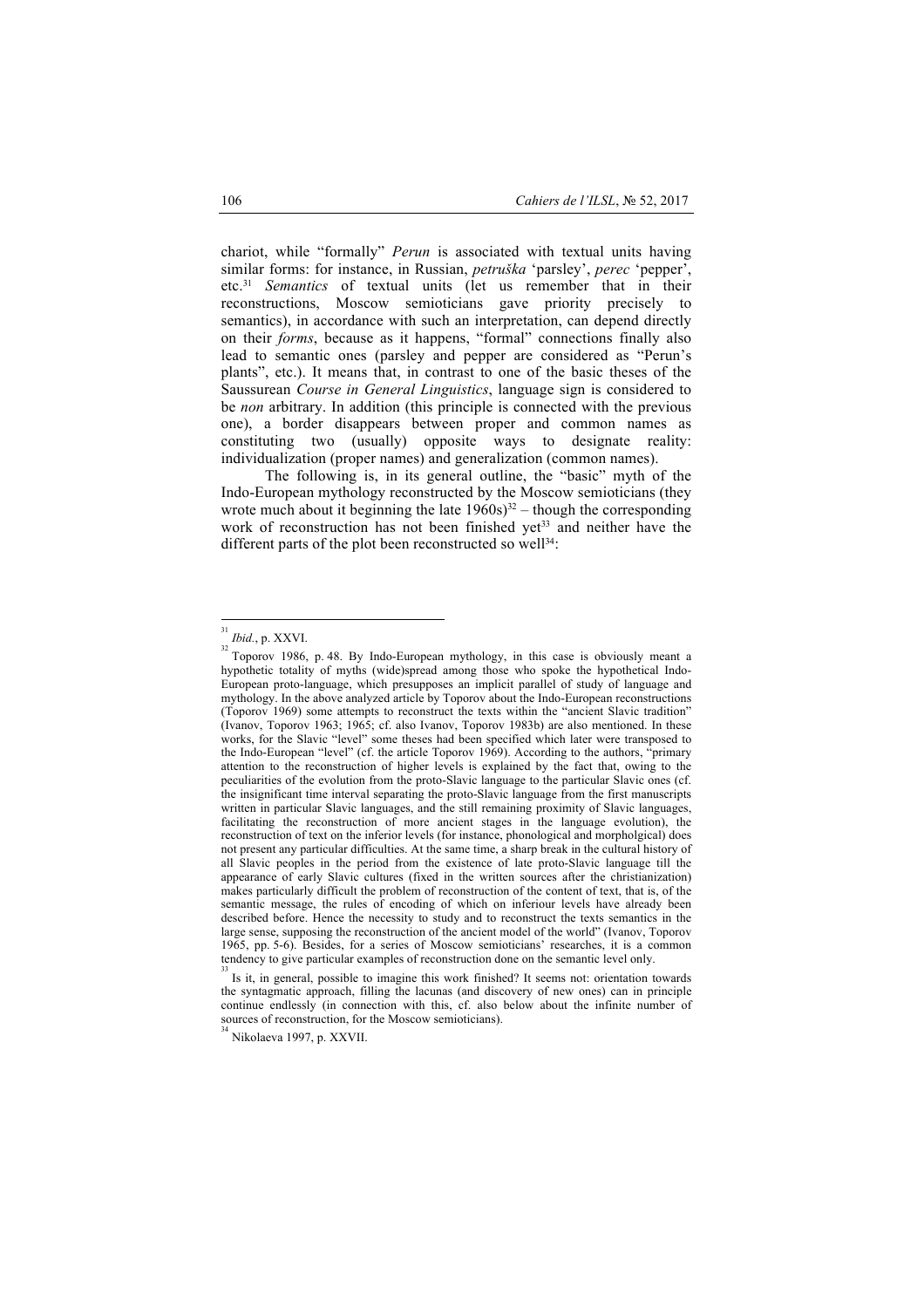"А. The God of Thunder is located on high, in particular, on a mountain (together with the Sun and the Moon), near the top of the tripartite world tree pointing to the four corners of the earth.

В. The Serpent is located underneath, near the roots of the tripartite world tree, on the black wool.

С. The Serpent steals the oxen (hidding it in a cave behind a rock); the God of Thunder breaks the rock and liberates the oxen (or people).

D. The Serpent hides [...] by taking the appearance of different living beings, one after another (a man, a horse, a cow, etc.); the Serpent hides under a tree or under a stone.

E. The God of Thunder, on a horse or in a chariot, strikes [the] tree with his arm (a hammer, a lightning) and burns it, or he strikes the stone and splits it.

F. After the victory of the God of Thunder, water appears over the Serpent (it rains); the Serpent hides himself in the earth's waters"<sup>35</sup>.

For the majority of their reconstructions, Moscow semioticians use mainly folklore texts, but from the point of view of their importance for semantic reconstruction, all folklore genres are not equivalent for them: some genres are more valuable than others, for instance, the texts of incantations and charms, which can be explained by several reasons. In particular, "the reconstruction of proto-Slavic texts of incantations presents considerable advantages because of two circumstances – their simple structures and the limited character of the fields they concern"36. Besides, the texts of incantations are usually considered to be very ancient ones: already their sacral character seems to prevent them from any changes (to change only one word in incantations would be like changing the *whole* texts, depriving them of their magic potential). That is why, in the research of 1969, Toporov carries out semantic reconstruction using precisely the texts of incantations, and it is not a coincidence that some Moscow semioticians working on semantic reconstruction have studied and still study incantations<sup>37</sup>. However in the reconstruction of the "basic" myth, Moscow semioticians do not use the texts of incantations only: the number of potential sources (including the verbal ones) seems to them, in principle, infinite and, in addition, endlessly diverse. According to Toporov, the "basic" myth

<sup>&</sup>lt;sup>35</sup><br>*Ibid.*, p. XXVIII. As Toporov emphasizes (cf., for instance, Toporov 1981, p. 274), in the most detailed way the totality of motives constituting the Indo-European versions of the "basic" myth's plot has been expounded in the work Ivanov, Toporov 1974. In the process of reconstruction, much attention is paid to the analysis of "semantic *relations* between the elements of the plan of content" (Ivanov, Toporov 1965, р. 5; italics ours. – *Е.V.*), especially of binary oppositions – undoubtedly, in this tendency, the stucturalist orientation of the corresponding researches becomes evident.

<sup>36</sup> Ivanov, Toporov 1963, р. 148.

<sup>&</sup>lt;sup>37</sup> Though even as concerns the most "archaic" folklore genres, according to Toporov, the problem of time here is much more complicated, and it would be erroneous to see in them "only a kind of preserve where archaisms are conserved" (Toporov 1986, p. 37; in this case in the article of 1986 – it was the question of Lettish popular songs which conserve many relics of the "Indo-European" epoch, according to the researcher).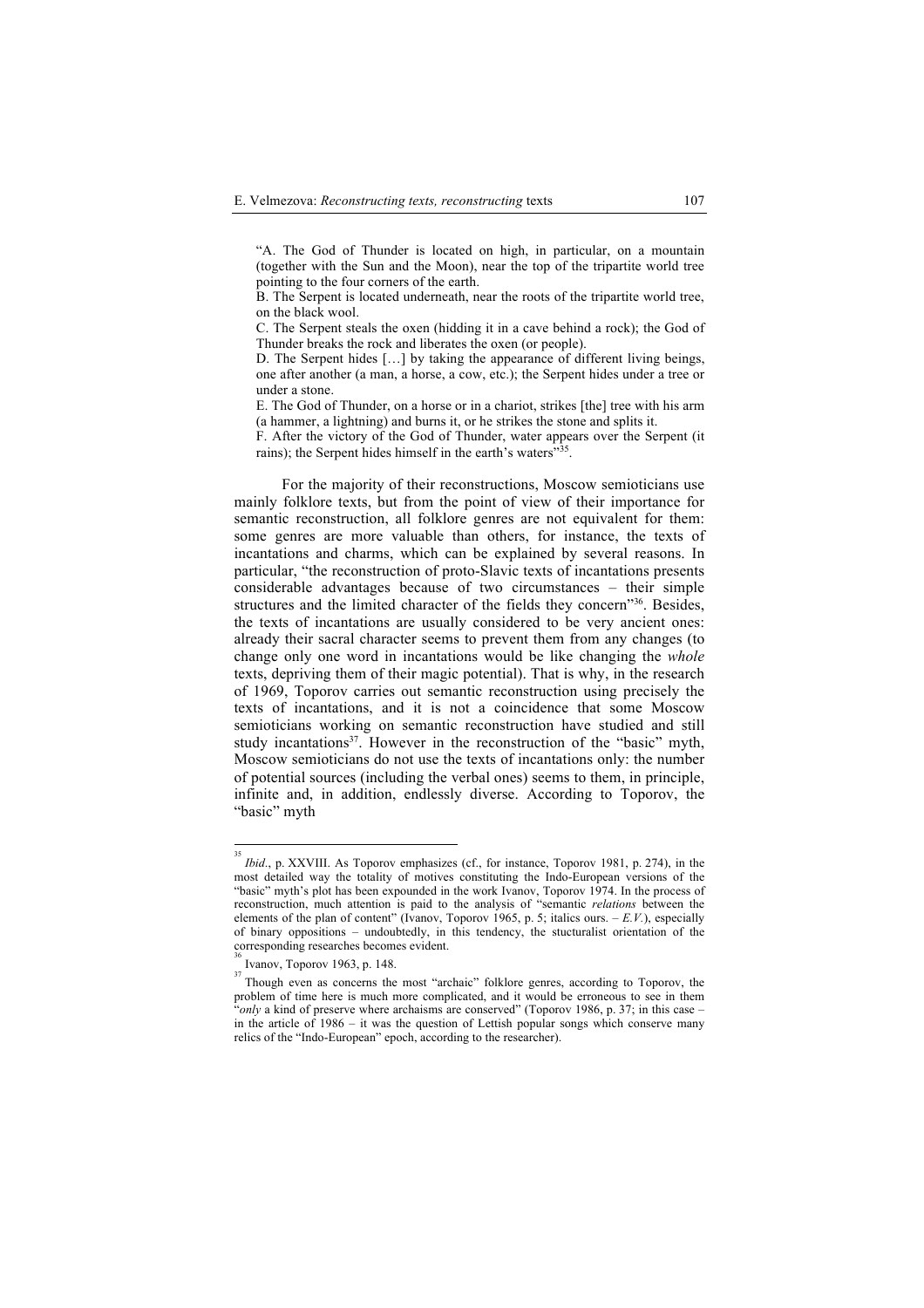"is fixed not only in the proper mythological texts, but also in a considerably larger group of texts (by the way, also in those which, unfortunately, are not always taken into account because they supposedly satisfy none of the two indispensable conditions – 'to be text' and 'to be mythological') $"38$ .

Hence, some elements important for the reconstruction can be kept even in "secondary" and "third-order" sources<sup>39</sup>.

It is precisely in this respect that one can speak about the semiotic orientation of the researches of Moscow scholars – if by semiotics we mean not only a science of signs, but also a "global science", a dialogue, if not a synthesis, of various disciplines. The semiotic approach to the reconstruction of ancient mythological texts presupposes, above all, the analysis of most various codes – not only of verbal texts, but also, for instance, of the elements of material culture, of archeological finds, etc.

Some theoretical premises of the semiotic approach to the reconstrucion of the "basic" myth can be found in the above-mentioned work by Ivanov and Toporov about the theoretical problems of reconstruction, published in 1966<sup>40</sup>. As we have noted before, the work justifies the theoretical possibility of a reconstruction on the semantic level only. Additionally, according to its authors,

"the necessity of particular operations for the reconstruction is explained, first of all, by the demands of encoding and decoding, because of which the sequence of physical signals as such still does not allow to perceive the communicated message; secondly, these signals take place in time with some 'noise' imposed: the latter can be withdrawn, in particular, owing to the existence of 'noise'-immune codes, of codes allowing to find out and to correct mistakes […], for instance one same message can be transfered by several channels of communication, or several times, successively, by one same channel, etc. In such cases, the reconstruction of the initial message is facilitated by the comparison of a series of its representations<sup>"41</sup>.

38

Toporov 1981, p. 275. Cf. in this connection about the transformation of the notion of text (Ivanov, Toporov 1965, р. 7). 39

Toporov 1986, p. 48.

However, the problem of reconstruction had also interested Ivanov and Toporov before: according to the researchers, the "general theoretical theses" of their article "correspond to the purposes" of their earlier work, pubished in 1963 (Ivanov, Toporov 1963). As to their work of 1966, as particular examples of reconstructions, they analyse decoding of unknown written languages, reconstruction in historical and comparative linguistics, translation, reconstruction of lost texts and of "texts which are initial for a whole group of presentations of most various texts" (Ivanov, Toporov 1966 [1997, р. 67]). In other cases, the content of the notion of reconstruction in the works of Moscow researchers is expressly specified in a more detailed manner, which is confirmed, for instance, by a whole series of specifications made in the article about the "reconstruction of ancien Prussian" (Palmajtis, Toporov 1984).

<sup>41</sup> Ivanov, Toporov 1966 [1997, рp. 46-47]. In the final part of their work, outlining the "further applications" of the idea of reconstruction, Ivanov and Toporov propose – in particular, in the reconstruction of higher levels of text structures – to rely on the "pattern", 'standard" modes of the texts' organisation (*ibid.*, p. 70): as we have stressed before, Toporov also did it, analyzing the formulae repeated in the incantations of various traditions.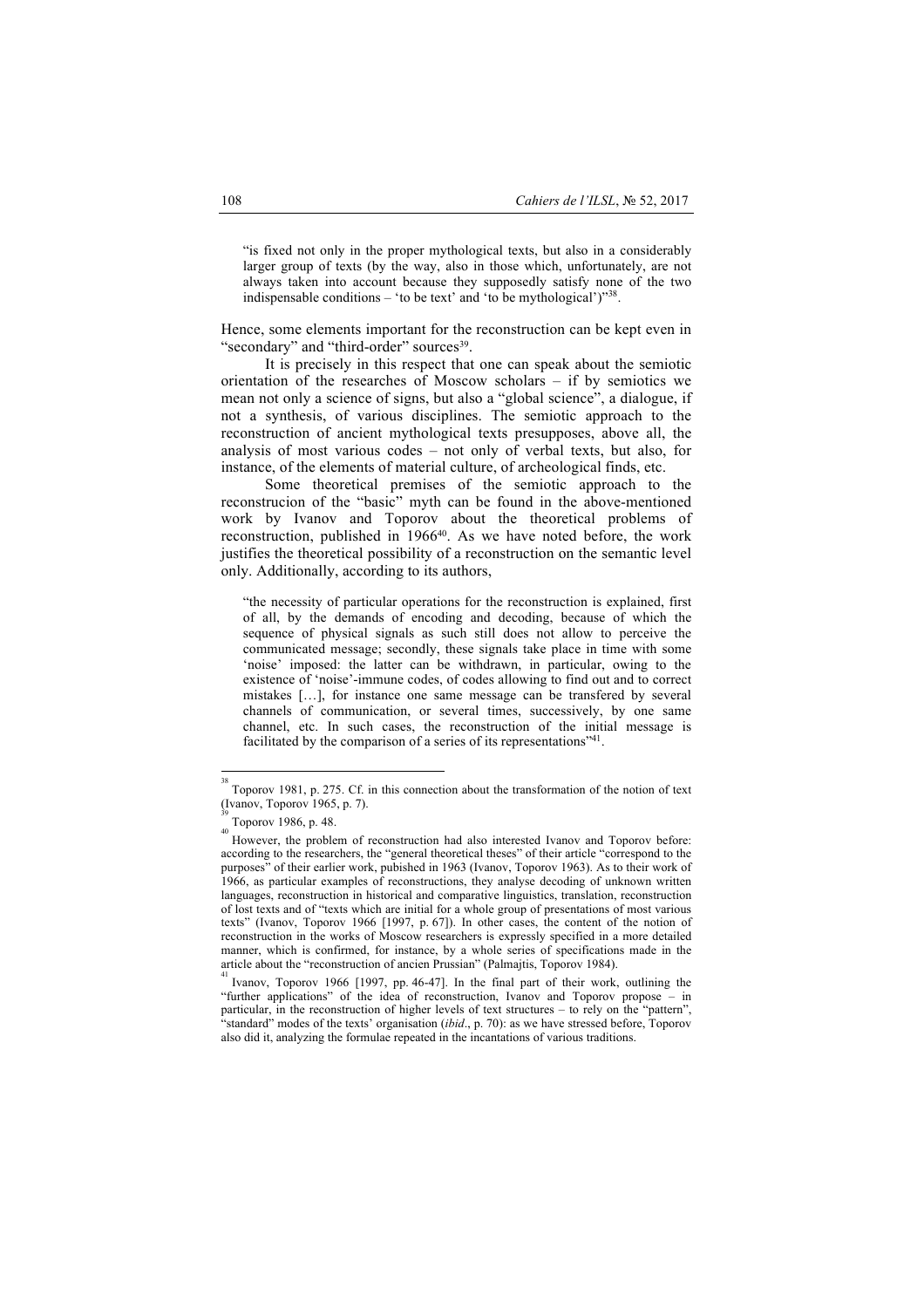Speaking more concretely concerning the "basic" myth,

"as the results of the reconstruction show, the basic myth is *variable*, in principle – both in terms of content and in terms of expression. Of course, this variability has its origin, first, in the imperfection of the ways of transmitting information in time – in particular defects of the conserving mechanism and second, in the 'perturbing' role of the unequal interpretation of sense by those using the texts (and, consequently, interpreting them)"42.

Hence the "possibility of reciprocal [*vzaimnyj*] translations between various modelling semiotic systems and the existence of many systems of this kind in any human collective make 'noise'-immune and reliable the transfer of the plan of content of messages concerning the culture of this collective"43.

For example, as concerns not only the reconstruction of the "basic" myth, but also the reconstruction of semantics of ancient (designated as "lost" and "initial") texts in general, according to Ivanov and Toporov, "the reconstruction of a text can be carried out on condition of either the existence of at least *two* of its representations (i.e. the texts transfering one same message), or the existence of its representation which, being heterogeneous, can be divided into two texts [...]"<sup>44</sup>.

But of course, in order for the reconstruction to be complete, it is necessary to study not only two, but as many as possible versions of the "basic" myth which are available in the corresponding epoch: variability is considered as an indispensable consequence of evolution in time<sup>45</sup>; it is considered that the "initial text (= archetype) is reconstructed by the bringing together of various code versions"<sup>46</sup>. In other words, the "basic elements of the studied myth reached us in the texts using *different code systems*". That is why, "it seems necessary to analyze various 'code' versions of this myth which would allow to determine the message itself, understood as an invariant scheme"<sup>47</sup>.

In general, the difference between the "basic" (for a particular tradition) myth and all the others consists in the fact that "it is precisely the basic myth (and this myth alone) which is transfered by the *maximum*  number, in the mythopoetic tradition, of code versions (ideally, by all versions available in this tradition)"48 – though in a number of cases the Moscow semioticians discussed the plots of the "basic" myth in connection

 $\frac{42}{43}$  Toporov 1981, p. 274.

Ivanov, Toporov 1966 [1997, р. 73]. 44

 $\int_{45}^{44} I b id.$ , p. 67.

Toporov 1981, р. 275.

<sup>46</sup> Sudnik, Civ'jan 1981, p. 300.

 $T_{48}$  Toporov 1981, p. 275.

*Ibid.*, p. 277. This maximum number of the code versions of the "basic" myth is directly connected with its completeness and with the finish of its plot (Ivanov, Toporov 1983b, р. 155).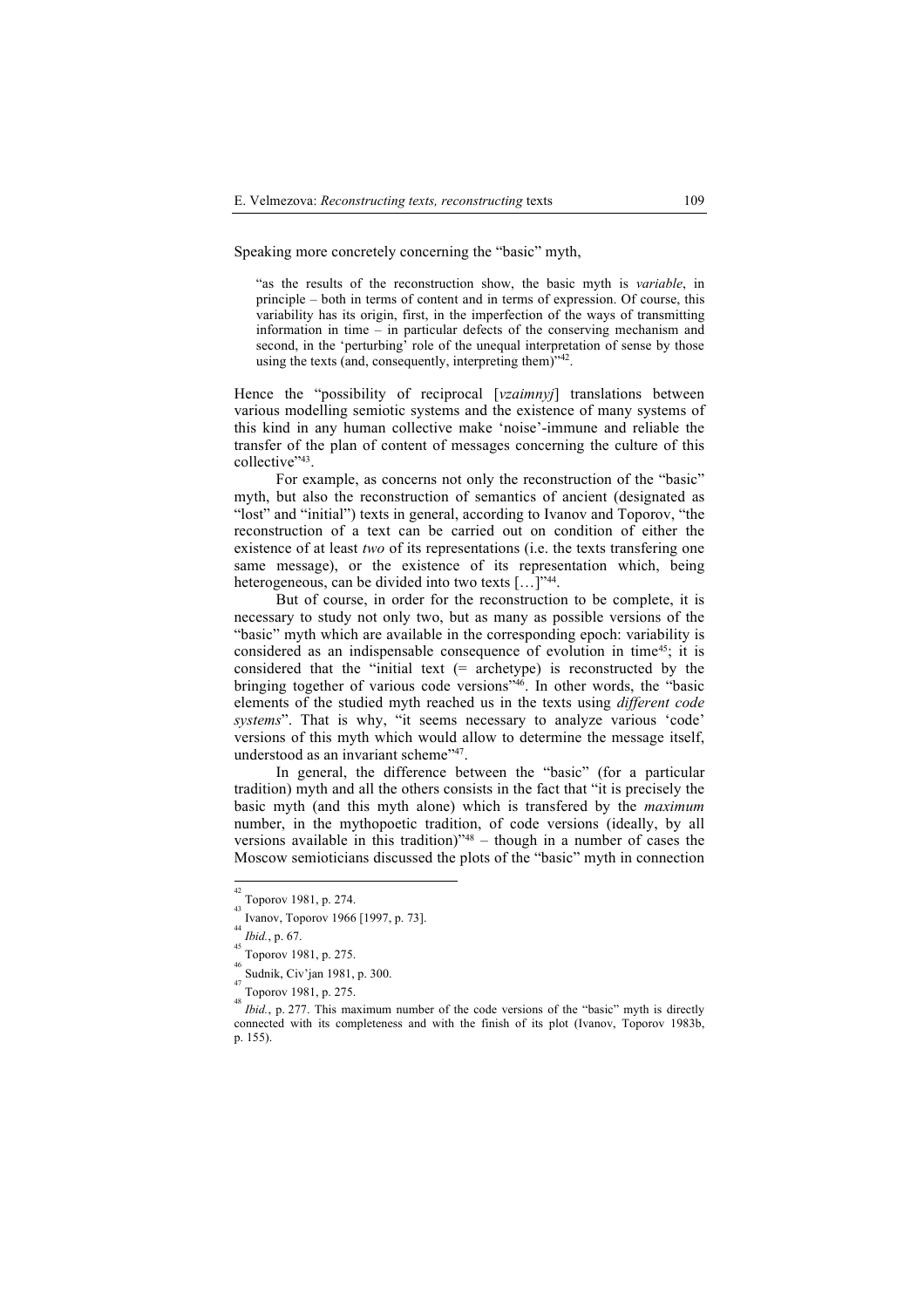with other mythological plots, for instance, those about the creation of the worl $d^{49}$ 

Moreover, these versions can even be considered as important as the hypothetical initial text itself:

"At the same time, the problem (so painful for researchers) of choice of the 'initial' version among the multitude of all the existing ones becomes much simpler in the light of the more and more firmly established point of view on the reality of the versions, and not of a certain 'initial' text, with respect to them (cf. the ideas of C. Lévi-Strauss and of certain other scholars who insisted, in particular, on the primary role of relations between the versions, rather than on that of particular texts<sup>50</sup>). The 'initial' text is most often an imaginary construct, but from this it does not follow that it loses its heuristic value for the reconstructions, on the one hand, and that all the versions are of equal worth and that they don't need any stratification presupposing their reasonable valuation"51.

Among the different variants and "code" versions of the "basic" myth, there are, for instance, zoomorphic<sup>52</sup>, entomological<sup>53</sup>, vegetable<sup>54</sup> ones. Besides, the Moscow semioticians considered the "recoding" of certain elements of the myth as possible, their conversion from one code to others<sup>55</sup>

However, the study of the basic plot and of the main characters of the "basic" myth represents only one level of semantic reconstruction; in addition to that, (in various Indo-European "traditions" – Slavic, Baltic, etc.) some minor characters, their different personifications, incarnations, behaviour, etc.<sup>56</sup> are reconstructed. The theoretical basis of such a reconstruction, once again, goes back to the early works of Ivanov and Toporov: "The comparison of two (or more) versions of one text is realized by their step-by-step division into the smaller and smaller fragments and by the establishment of correspondences between these fragments"<sup>57</sup>. Therefore, having reconstructed the general semantic structure of the "basic" myth, Moscow semioticians pass on to its smaller semantic fragments, to the specification of its more concrete details.

<sup>49</sup> Sudnik, Civ'jan 1982, р. 146.

<sup>50</sup>  $\frac{50}{51}$  Cf. the final part of the footnote 35. – *E.V.* 

 $\frac{51}{52}$  Toporov 1986, p. 45.

Cf., for instance, Sudnik, Civ'jan 1982. 53

Toporov 1981.

Sudnik, Civ'jan 1981; Toporov 1977. Like in the previous cases, it is impossible to enumerate here *all* the works of the Moscow semioticians in which these versions are examined; that is why we limit ourselves to some examples only.

 $\frac{33}{56}$  Sudnik, Civ'jan 1981; Toporov 1981, etc.

Once again, we shall limit ourselves to few references only: Ivanov, Toporov 1983а; Sudnik, Civ'jan 1980; 1981; 1982; Toporov 1977; 1981.

<sup>57</sup> Ivanov, Toporov 1966 [1997, р. 67].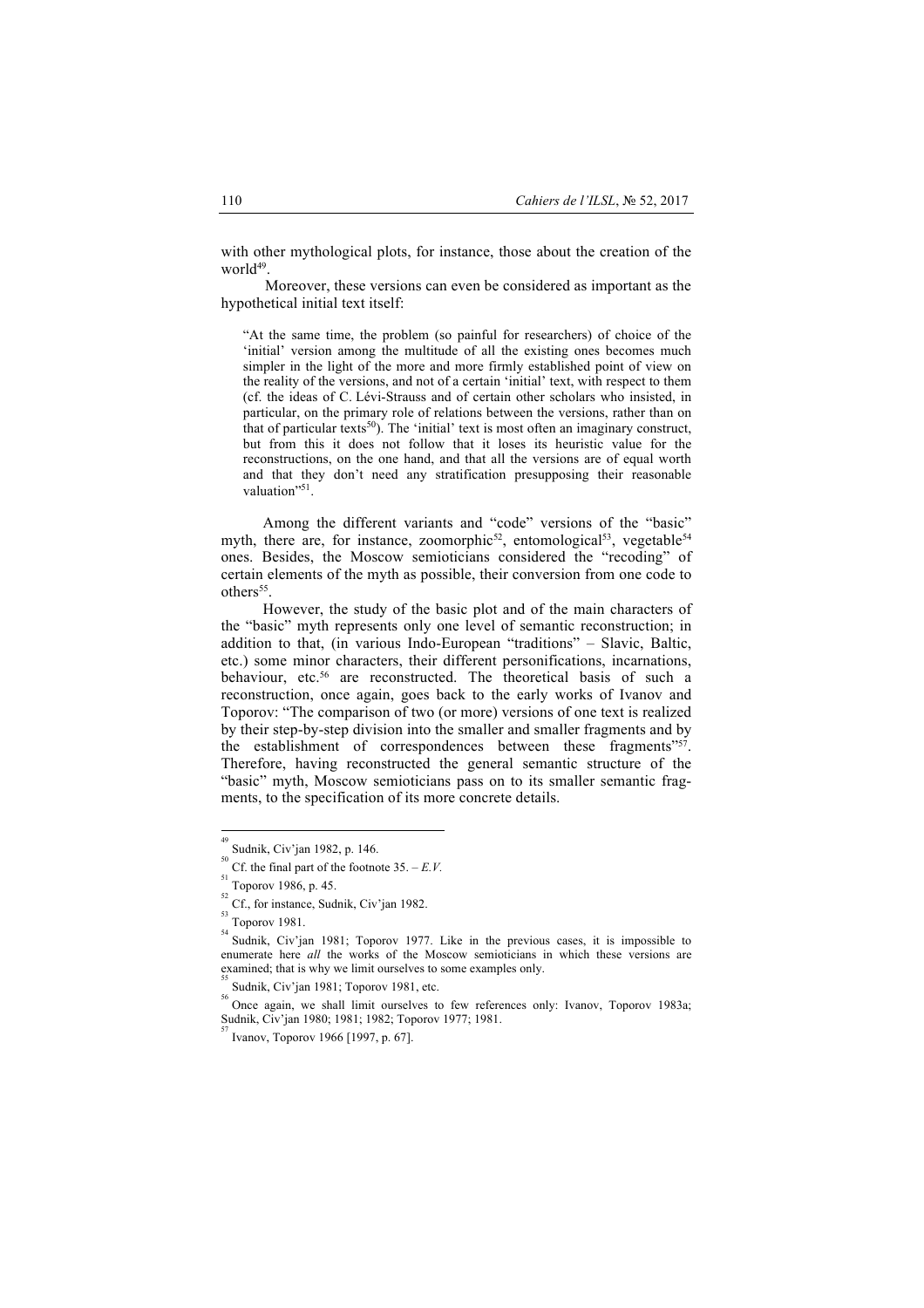At the same time, these researchers did not ignore the reconstruction of *formal* elements of the "basic" myth completely. In 1986, pointing out to the main achievements of the reconstruction of the myth, which began in the late 1960s, Toporov stressed that progress had been made in:

- 1) the reconstruction of the scheme of the plot,
- 2) the establishment of the language form of the key elements of this plot and of their concrete realisations [*otraženija*],
- 3) the detailed definition of the nature of the Slavic version of the "basic" myth,
- 4) the outlining of the basic traits of the myth's Baltic version,
- 5) the indicating of its connections with the Slavic version<sup>58</sup>.

As to the second point, concerning the *formal* reconstruction, Toporov gives the example of reconstructed forms of names of the two main antagonists in the myth: the name of the God the Thunderer and the name of its principal enemy59.

Of course, it is impossible to "prove", in the positivist sense of the word, that the "basic" myth (if such a myth has ever existed) had precisely this particular semantic structure. As to the discussions about the existence of the only one "basic" myth, they are partly reminiscent of the linguists' debates about the mono- and polygenetic theories of language origin, which once again allows to return to the parallelism, implicitly established by the Moscow semioticians, of (the study of) language and folklore: had there once existed a unique language – ancestor of all ancient and modern languages? Had there once existed (at least, in the "Indo-European tradition") a unique "basic" myth, from which all other myths descended? Besides, even while accepting the monogenetic point of view, one can continue to discuss whether the *real* proto-myth is reconstructed (like a proto-language which has supposedly *really* existed) or whether it is a question of the creation of an artificial system of correspondences between various myths belonging to particular, more concrete traditions (like the artificial system of correspondences between cognate languages) $60$ .

In reconstructing the "basic" myth, the Moscow semioticians obviously adhere to the monogenetic point of view – if not in linguistics, at

<sup>58</sup> Toporov 1986, р. 49. The fundamental difference between the Slavic and the Baltic versions of the "basic" myth consists, according to Toporov, in the fact that the Slavic version presents almost entirely the result of a reconstruction, while the Baltic data constitutes a much more "alive" system, presented in its original mythopoetic locus (*ibid.*). Besides, of course, the corresponding "sub-versions", for instance, inside the "Baltic" version – the Lettish and the Lithuanian ones (*ibid.*, p. 48), etc. can be compared with one another.

*Ibid*. At the same time, in the process of reconstruction, the proper noun as such can be considered as a "minimum  $[\dots]$  text" (Ivanov, Toporov 1963, p. 120).

Cf. however the opinion of Ivanov and Toporov about the distinction, in this connection, between proto-Slavic and Indo-European reconstruction: "The provenance of Slavic languages from the dialects of proto-Slavic is beyond any doubt, which justifies the task of reconstruction of the *real* proto-Slavic text (in contrast to the *conventional* notation of the morphonological correspondences with reference to Indo-European)" (*ibid*., р. 91; italics ours.  $-E(V)$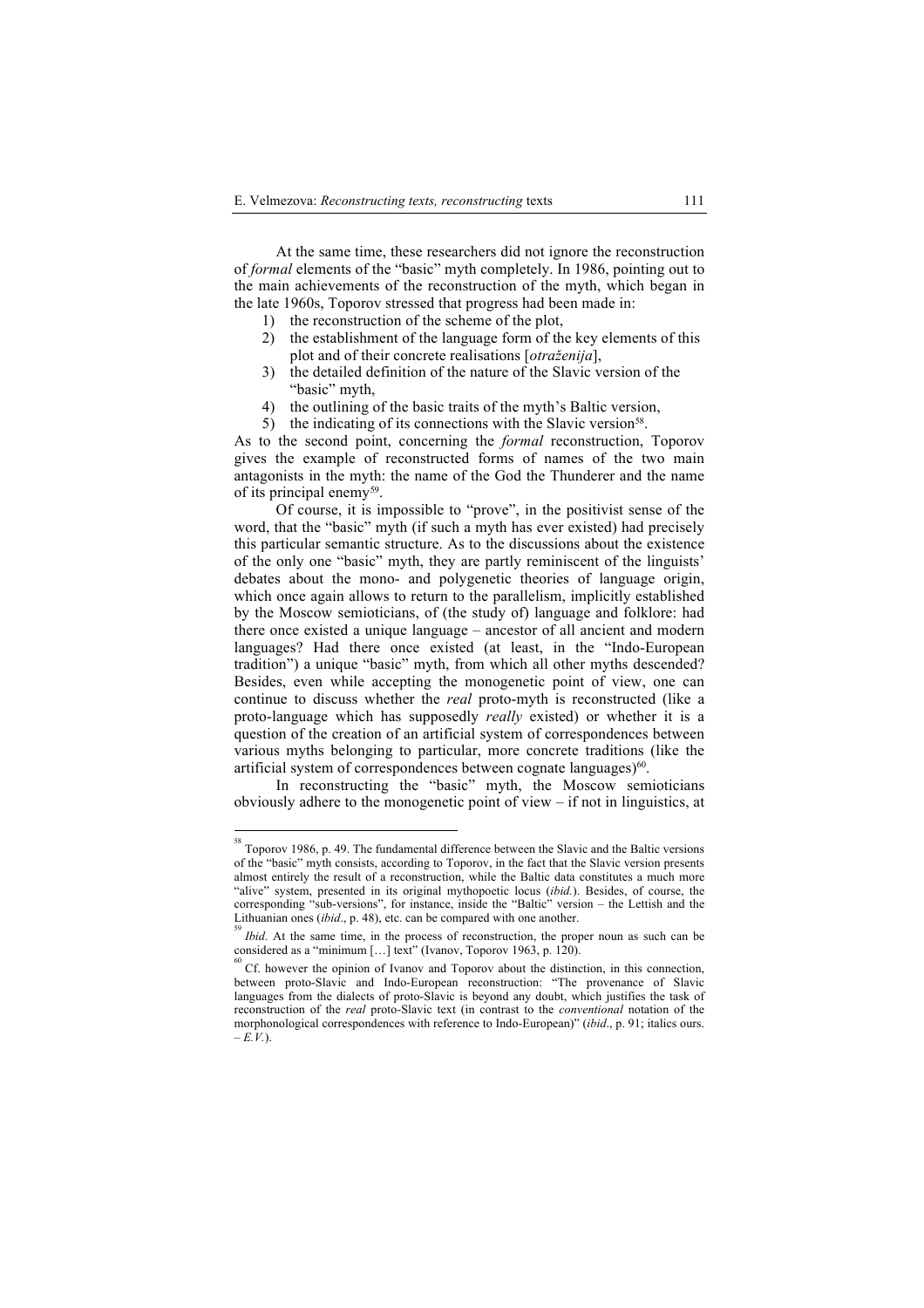least in their study of mythology. However, anyhow, it is a question of finding a *model* allowing to look at many phenomena in a new way, in particular, in folklore (which has, for a long time, been considered by many researchers as a "receptacle of antiquities").

If, now, we go back to the question about the reception, by the Moscow semioticians, of the Schleicherian "paradigm" of historical and comparative reconstruction, would it be possible to maintain that they continue his line of research or, on the contrary, break with it? At first sight, the answer seems evident: indeed, the Moscow semioticians follow the "paradigm" of Schleicher who was the first to compose a whole text in the reconstructed Indo-European language. However the difference between the two approaches is also striking: first of all, unlike Schleicherian reconstructions, the majority of texts reconstructed by the Moscow semioticians are not only reconstructed on the semantic level *par excellence*, but they *don't have any* fixed *formal basis* in general. Therefore in the majority of cases the Moscow semioticians *reconstructed texts which had no forms: only semantics was reconstructed*. Let us remember that, according to Toporov, sometimes the reconstruction must be limited to semantics only:

"[…] it is not surprising that many Indo-European texts, paradoxically though it may seem, can be reconstructed only to the 'sub-language' [*pod''jazykovoj*] level; in other words, in some cases the pretensions of those trying to reconstruct the text must be limited by the reconstruction of not *that text as such* [text understood in a usual sense of this word. –  $E.V.$ ], but of its sublanguage substrate [*pod''jazykovoj substrat*] – the real situation which could (or not) be reflected in the corresponding texts in this particular language"<sup>61</sup>.

Thus, the object of reconstructions of the Moscow semioticians turns out to be closer not to the *text* in the usual understanding of the word, but to the *text* in one of the terminological interpretations of the Moscow-Tartu semiotic school<sup>62</sup>. In this sense, the text of a particular object or phenomenon (*text of Petersburg*, *text of space*, *text of shepherd*, etc.) does not present any "objectivized" [*ob''ektivirovannyj*] description of a real object or phenomenon, but refers to their particular mental representation(s)63. As a semiotic concept, the *text of an object* or of *a phenomenon* is composed, first of all, after the reading of ordinary, primary texts where the corresponding object or phenomenon are discussed, and, secondly, after a

<sup>61</sup>  $\frac{61}{62}$  Toporov 1969, p. 10.

Cf. for instance Toporov 1984 [1995]; Civ'jan 1995, etc. A detailed comparison of the two corresponding directions of Moscow semioticains' work would require a particular study. Besides, the analysis of the notion of semantic reconstruction (which is, in general, different from the notion of semantic reconstruction in the works of researchers from the Moscow semiotic circle) in the book Gamkrelidze, Ivanov 1984 could also be of interest. 63

Cf. Nikolaeva 1997, р. XXXI. According to Nikolaeva, the Moscow semioticians (first of all, Toporov) were the first to introduce into the philological and semiotic language the general notion of text of X in its above-mentioned sense (*ibid*., р. XXXIX).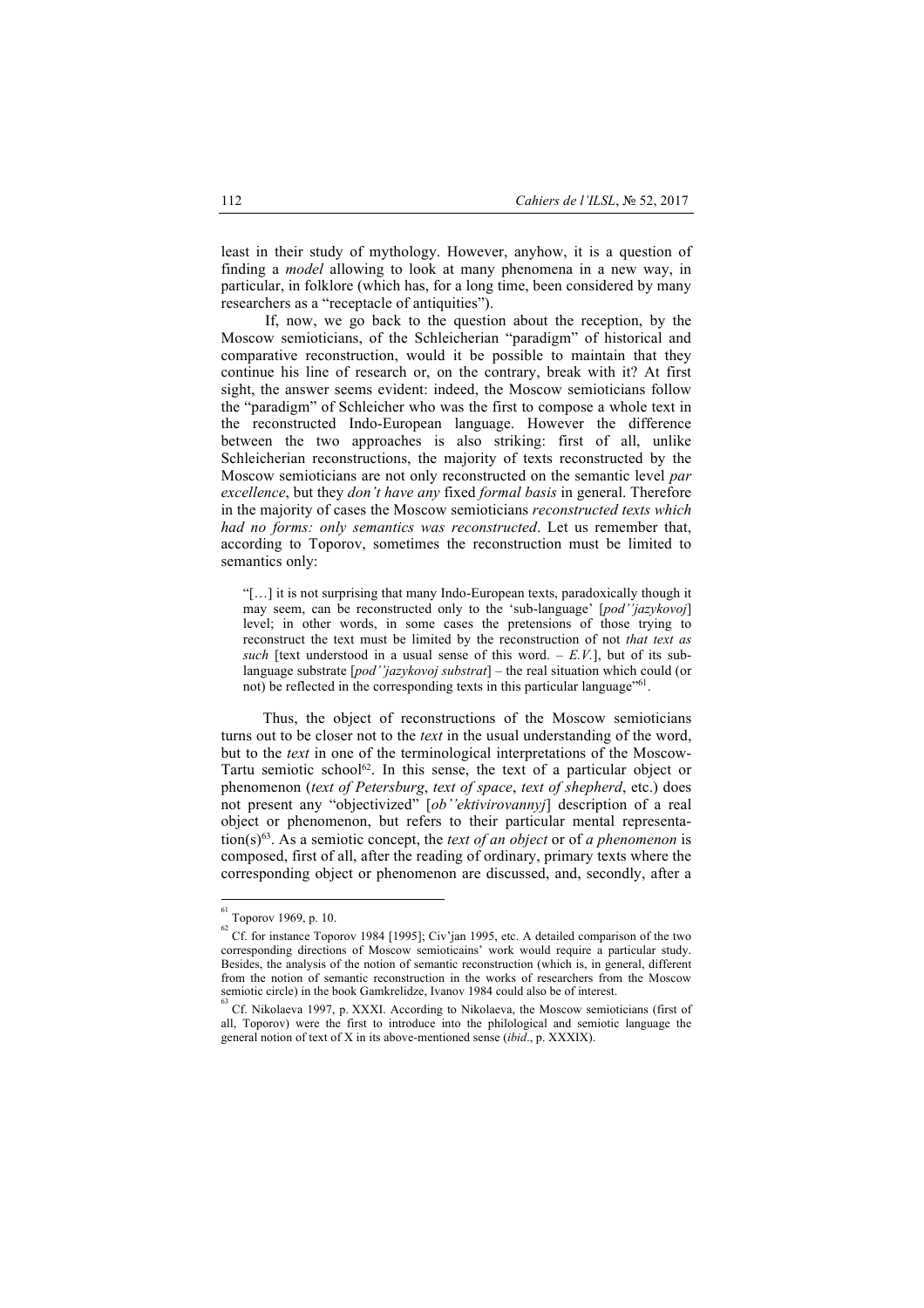generalization which follows the reading. In this way, speaking about the reconstruction of semantics, the Moscow semioticians obviously had in view semantics (sense) reflected in the most diverse forms and (that is why) often having no fixed forms at all<sup>64</sup>.

Therefore from the Schleicherian reconstruction of *text* in the usual sense of this word, the Moscow semioticians turned to the reconstruction of *texts* in one of the senses of this particular concept accepted in the Moscow-Tartu semiotic school. That is why, in this case one should speak rather about a break with the Scheicherian "paradigm", than about its direct continuation.

© Ekaterina Velmezova

<sup>&</sup>lt;sup>64</sup><br>Comparison of methods and results of semantic reconstruction outside any fixed language forms in the works of Moscow semioticians, on the one hand, and, on the other hand, in the works of pupils and successors of Nikolaj Marr could also constitute a subject of a particular research: in this connection, deserves attention the fact that the "semiotic" component of the "New theory of language" was important also for Marr and for his many followers (Velmezova 2007, p. 341, etc.).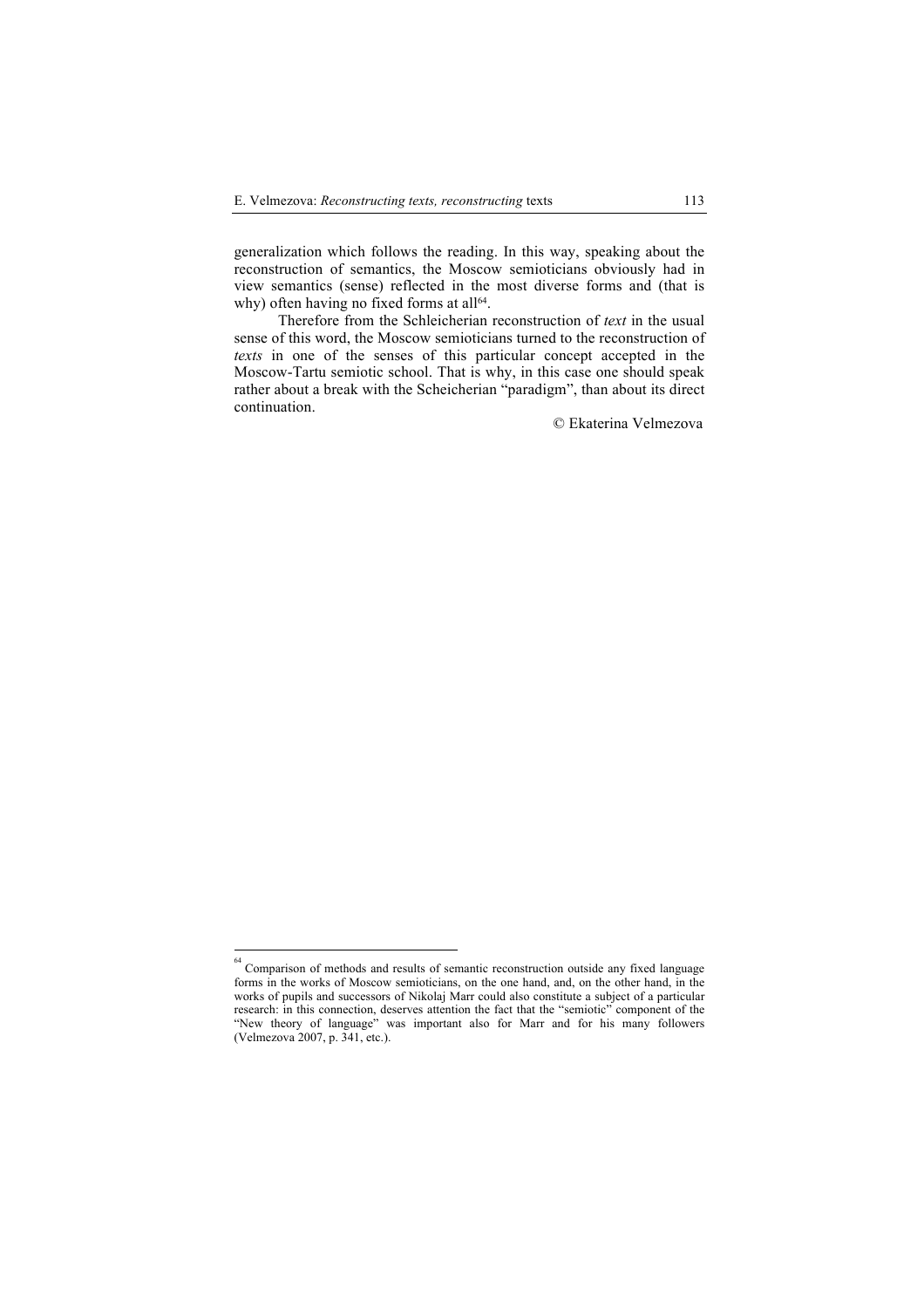## REFERENCES

- ― ALPATOV Vladimir Mixajlovič, 1998: *Istorija lingvističeskix učenij.* Moskva: Jazyki russkoj kul'tury [History of Linguistic Ideas]
- ― BEEKES Robert S.P., 1995 [2011]: *Comparative Indo-European Linguistics: An Introduction*. Amsterdam – Philadelphia: John Benjamin's Publishing Company, 2011
- ― CIV'JAN Tat'jana Vladimirovna, 1995: "Iz vostočnoslavjanskogo pastušeskogo teksta: pastux v russkoj skazke", in V.N. Toporov (ed.), *Ètnojazykovaja i ètnokul*'*turnaja istorija Vostočnoj Evropy*. Moskva: Indrik, pp. 336-367 [From the East Slavic Text of Shepherd: Shepherds in the Russian Fairy Tales]
- ― GAMKRELIDZE Tamaz Valerianovič, IVANOV Vjačeslav Vsevolodovič, 1984: *Indoevropejskij jazyk i indoevropejcy. Rekonstrukcija i istoriko-tipologičeskij analiz prajazyka i protokul'tury*. Tbilisi: Izdatel' stvo Tbilisskogo universiteta [Indo-European Language and the Indo-Europeans. A Reconstruction and Historico-Typological Analysis of the Proto-Language and of the Proto-Culture]
- ― HIRT Herman, ARNTZ Helmut, 1939: *Die Hauptprobleme der indogermanischen Sprachwissenschaft.* Halle / Saale: Max Niemeyer Verlag
- ― IVANOV Vjačeslav Vsevolodovič, 1987: "Lingvističeskie materialy k rekonstrukcii pogrebal'nyx tekstov v baltijskoj tradicii", in Vjač.Vs. Ivanov (ed.), *Balto-slavjanskie issledovanija 1985*, vol. 6. Moskva: Nauka, pp. 3-10 [Linguistic Materials for the Reconstruction of Funeral Texts in the Baltic Tradition]
- ― IVANOV Vjačeslav Vsevolodovič, TOPOROV Vladimir Nikolaevič, 1963: "K rekonstrukcii praslavjanskogo teksta", in V.V. Vinogradov (ed.), *Slavjanskoe jazykoznanie. Doklady sovetskoj delegacii. V Meždunarodnyj s''ezd slavistov (Sofija, sentjabr' 1963)*. Moskva: Izdatel'stvo Akademii nauk SSSR, pp. 88-158 [Towards the Reconstruction of the Proto-Slavic Text]
- ―, 1965: *Slavjanskie jazykovye modelirujuščie semiotičeskie sistemy (Drevnij period)*. Moskva: Nauka [Slavic Language Modelling Semiotic Systems]
- ―, 1966: "Postanovka zadači rekonstrukcii teksta i rekonstrukcii znakovoj sistemy", in Vjač.Vs. Ivanov (ed.), *Strukturnaja tipologija jazykov*. Moskva: Nauka, pp. 3-25 (reprint in T.M. Nikolaeva [ed.], *Iz rabot moskovskogo semiotičeskogo kruga*. Moskva: Jazyki russkoj kul'tury, 1997, pp. 45-73.) [Statement of the Task of the Reconstruction of Texts and of the Reconstruction of Sign Systems]
- ―, 1974: *Issledovanija v oblasti slavjanskix drevnostej*. Moskva: Nauka [Researches in the Field of Slavic Antiquities]
- ―, 1983a: "K rekonstrukcii Mokoši kak ženskogo personaža v slavjanskoj versii osnovnogo mifa", in Vjač.Vs. Ivanov (ed.), *Balto-slavjanskie issledovanija 1982*, vol. 3. Moskva: Nauka, pp. 195-197 [Towards the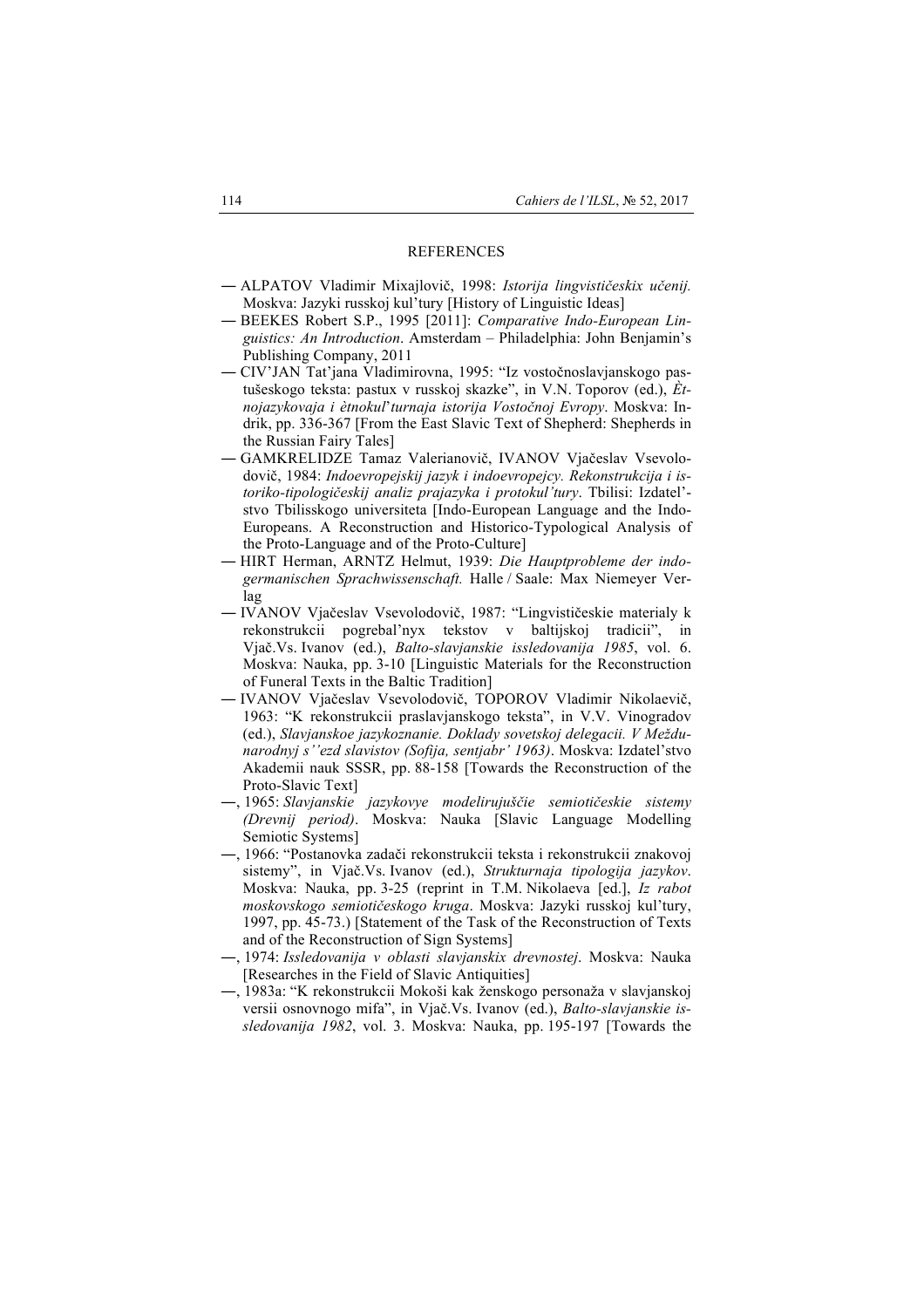Reconstruction of Mokosh as a Female Character in the Slavic Version of the Basic Myth]

- ―, 1983b: "Lingvističeskie voprosy slavjanskogo ètnogeneza (v svjazi s rekonstrukciej praslavjanskix tekstov)", in S.B. Bernštejn (ed.), *Slavjanskoe jazykoznanie. IX Meždunarodnyj s''ezd slavistov (Kiev, sentjabr' 1983)*. *Doklady sovetskoj delegacii.* Moskva: Nauka, pp. 152-169 [Linguistic Questions of the Slavic Ethnogeny (in Connection with the Reconstruction of Proto-Slavic Texts)]
- ― NEVSKAJA Lidija Georgievna, 1987: "Materialy po rekonstrukcii balto-slavjanskoj pričeti. Atributivnye slovosočetanija", in Vjač.Vs. Ivanov (ed.), *Balto-slavjanskie issledovanija 1985*, vol. 6. Moskva: Nauka, pp. 53-60 [Materials for the Reconstruction of the Balto-Slavic Wail. Attributive Word-Combinations]
- ―, 1988: "Materialy po rekonstrukcii balto-slavjanskoj pričeti. Semantika predikativnyx konstrukcij", in Vjač.Vs. Ivanov (ed.), *Balto-slavjanskie issledovanija 1986*, vol. 7. Moskva: Nauka, pp. 239-249 [Materials for the Reconstruction of Balto-Slavic Wail. Semantics of Predicative Constructions]
- ―, 1993а: *Balto-slavjanskoe pričitanie. Rekonstrukcija semantičeskoj struktury*. Moskva: Nauka [Balto-Slavic Wail. Reconstruction of the Semantic Structure]
- ―, 1993b: "О zagovornoj realizacii odnogo èpizoda 'osnovnogo' mifa", in Vjač.Vs. Ivanov, T.N. Svešnikova (eds.), *Issledovanija v oblasti baltoslavjanskoj duxovnoj kul'tury. Zagovor.* Moskva: Nauka, pp. 149-152 [About one Episode of the "Basic" Myth Reflected in Incantations]
- ― NIKOLAEVA Tat'jana Mixajlovna, 1997: "Vvedenie", in T.M. Nikolaeva (ed.), *Iz rabot moskovskogo semiotičeskogo kruga*. Moskva: Jazyki russkoj kul'tury, pp. VII-XLIX [Introduction]
- PALMAJTIS Mikolas L. [PALMAITIS Mykolas Letas], TOPOROV Vladimir Mixajlovič, 1984: "Ot rekonstrukcii staroprusskogo k rekreacii novoprusskogo", in Vjač.Vs. Ivanov (ed.), *Balto-slavjanskie issledovanija 1983*, vol. 4. Moskva: Nauka, pp. 36-63 [From the Reconstruction of Ancient Prussian to the Recreation of Modern Prussian]
- ― SUDNIK Tamara Mixajlovna, CIV'JAN Tat'jana Vladimirovna, 1980: "K rekonstrukcii odnogo mifologičeskogo teksta v balto-balkanskoj perspektive", in T.V. Civ'jan (ed.), *Struktura teksta.* Moskva: Nauka, pp. 240-285 [Towards the Reconstruction of One Mythological Text in the Balto-Slavic Perspective]
- ―, 1981: "Mak v rastitel'nom kode osnovnogo mifa (balto-balcanica)", in Vjač.Vs. Ivanov (ed.), *Balto-slavjanskie issledovanija 1980*, vol. 1. Moskva: Nauka, pp. 300-317 [Poppy in the Vegetable Code of the Basic Myth (Balto-Balcanica)]
- ―, 1982: "O mifologii ljaguški (balto-balkanskie dannye)", in Vjač.Vs. Ivanov (ed.), *Balto-slavjanskie issledovanija 1981*, vol. 2.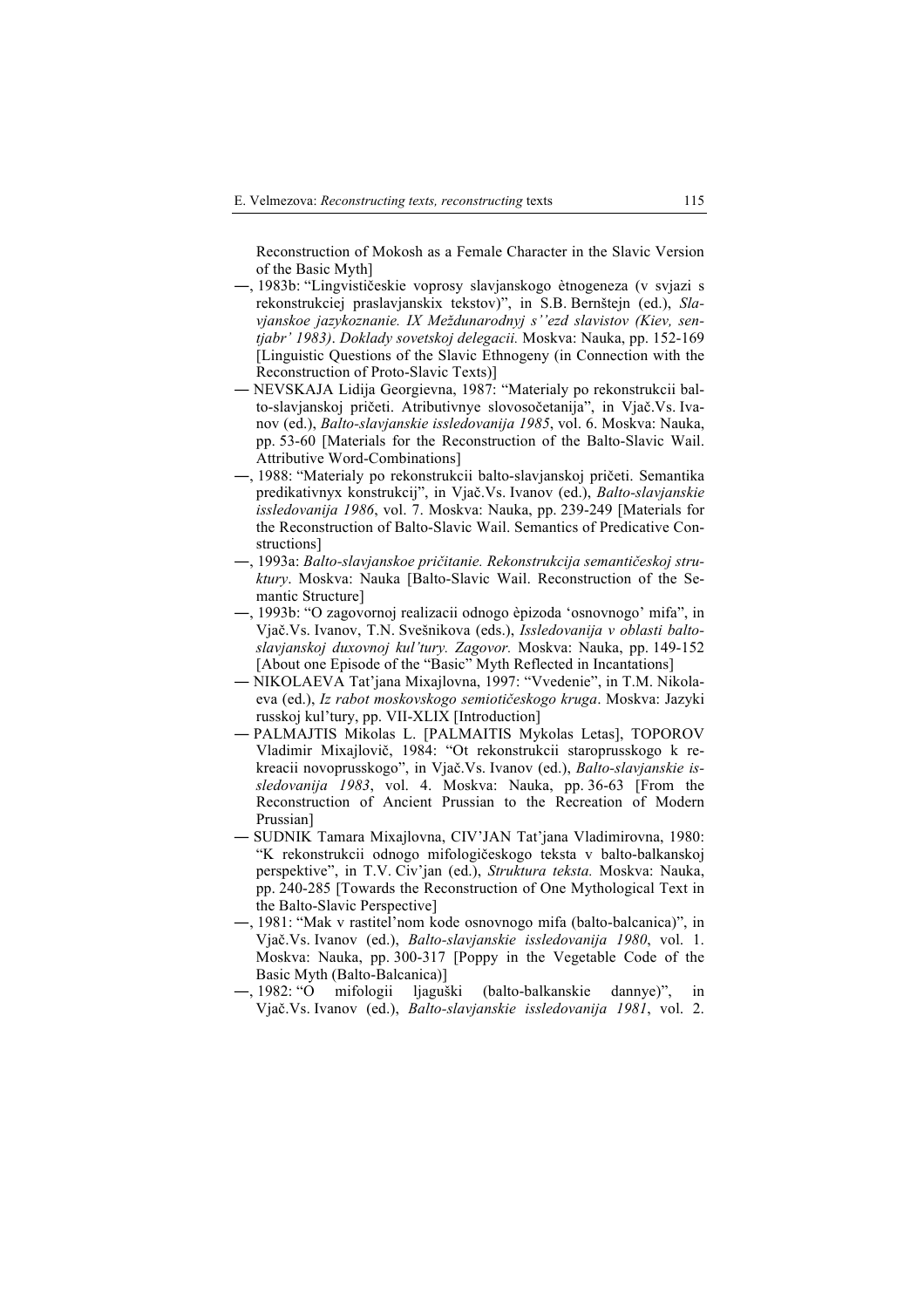Moskva: Nauka, pp. 137-154 [On the Mythology of the Frog (Balto-Balkanic Data)]

- ― ŠLEJXER Avgust [SCHLEICHER August], 1868 [1956]: ["Basnja, sostavlennaja A. Šlejxerom na indoevropejskom prajazyke"], in V.A. Zvegincev (ed.), *Хrestomatija po istorii jazykoznanija XIX-XX vv.* Moskva: Gosudarstvennoe učebno-pedagogičeskoe izdatel'stvo Ministerstva prosveščenija RSFSR, 1956, р. 104 [The Fable Composed by A. Schleicher in the Indo-European Proto-Language]
- ― TOPOROV Vladimir Nikolaevič, 1969: "K rekonstrukcii indoevropejskogo rituala i ritual'no-poètičeskix formul (na materiale zagovorov) (K stoletiju so dnja smerti А. Šlejxera)", in *Trudy po znakovym sistemam*, vol. IV, issue 236, pp. 9-43 [Towards the Reconstruction of the Indo-European Ritual and of the Ritual-Poetic Formulae (On the Material of Incantations) (On the Centenary of A. Schleicher's Death)]
- ―, 1977: "Zametki o rastitel'nom kode osnovnogo mifa (*perec*, *petruška* i t.p.)", in T.V. Civ'jan (ed.), *Balkanskij lingvističeskij sbornik*. Moskva: Nauka, pp. 196-207 [Notes about the Vegetable Code of the Basic Myth (*Pepper*, *Parsley*, etc.)]
- ―, 1981: "Ešče raz o baltijskix i slavjanskix nazvanijax bož'ej korovki (*Coccinella septempunctata*) v perspektive osnovnogo mifa", in Vjač.Vs. Ivanov (ed.), *Balto-slavjanskie issledovanija 1980*, vol. 1. Moskva: Nauka, pp. 274-300 [Once again about the Baltic and Slavic Names of Ladybird (*Coccinella septempunctata*) in the Perspective of the Basic Myth]
- ―, 1984 [1995]: "Peterburg i 'peterburgskij tekst' russkoj literatury (vvedenie v temu)", in V.N. Toporov *Mif. Ritual. Simvol. Obraz. Issledovanija v oblasti mifopoètičeskogo*. Moskva: Izdatel'skaja gruppa "Progress" – "Kul'tura", 1995, pp. 259-367 [Petersburg and the "Text of Petersburg" in Russian Literature (An Introduction)]
- ―, 1986: "K rekonstrukcii odnogo cikla arxaičnyx mifopoètičeskix predstavlenij v svete 'Latvju dainas' (K 150-letiju so dnja roždenija Kr. Barona)", in Vjač.Vs. Ivanov (ed.), *Balto-slavjanskie issledovanija 1984*, vol. 5. Moskva: Nauka, pp. 29-58 [Towards the Reconstruction of One Group of Archaic Representations in the Light of "Latvju Dainas" (For the 150th Anniversary of Kr. Barons' Birth)]
- ―, 1987: "Zametki po poxoronnoj obrjadnosti (K 150-letiju so dnja roždenija A.N. Veselovskogo)", in Vjač.Vs. Ivanov (ed.), *Balto-slavjanskie issledovanija 1985*, vol. 6. Moskva: Nauka, pp. 10-52 [Notes on the Funeral Rites (For the 150th Anniversary of A.N. Veselovskij's Birth)]
- ― VELMEZOVA Ekaterina, 2007: *Les lois du sens: la sémantique marriste*. Berne *et al.*: Peter Lang
- ―, 2014: "Tekst i 'tekst': ot sravnitel'no-istoričeskix rekonstrukcij A. Šlejxera k rabotam po semantičeskoj rekonstrukcii issledovatelej Moskovskogo semiotičeskogo kruga", in E. Dmitrieva, M. Espagne (eds.), *Sravnitel'no o sravnitel'nom literaturovedenii: transnacional'naja istorija komparativizma*. Moskva: IMLI RAN, pp. 361-379 [Text and "Text":